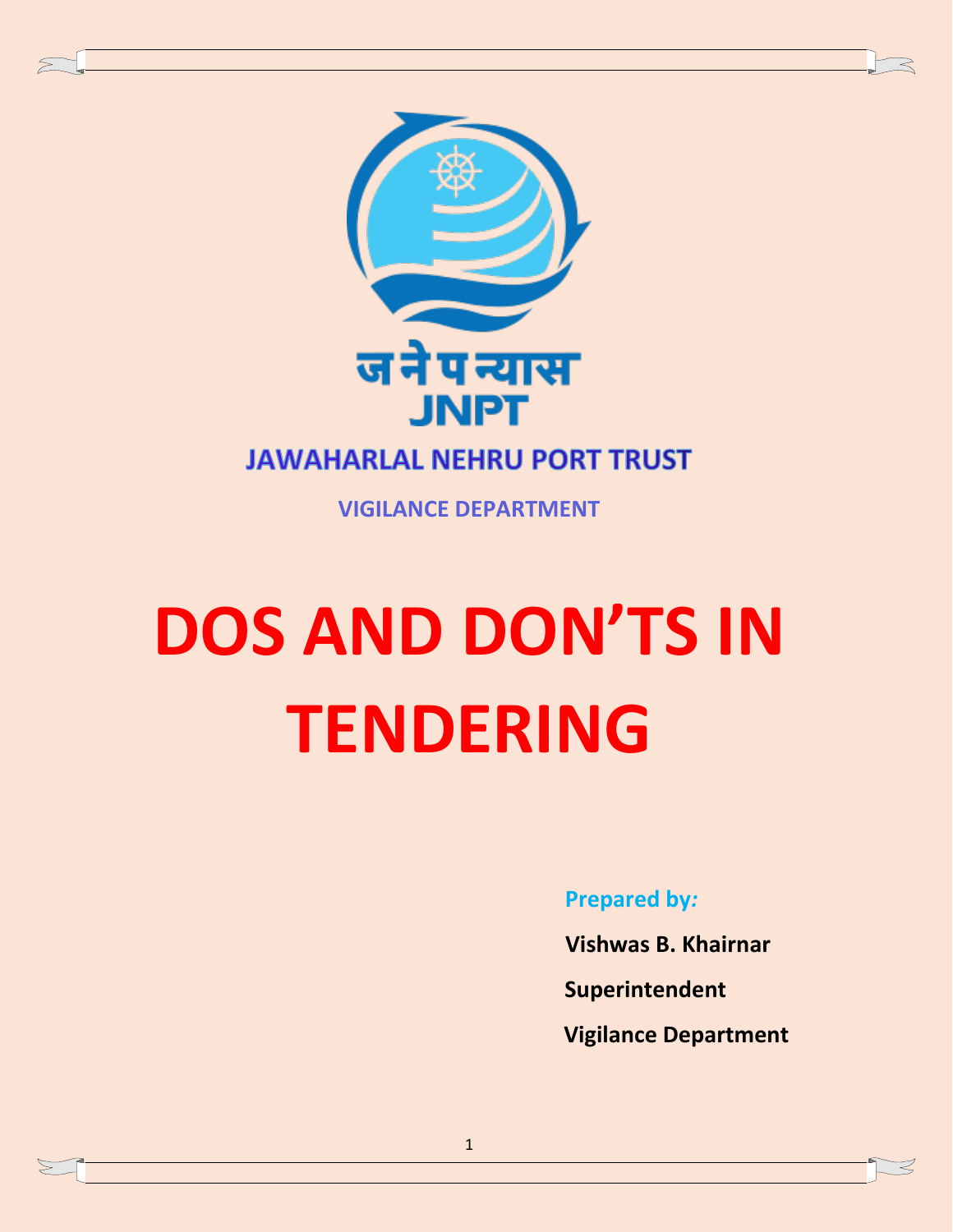| Sn             | <b>CONTENTS</b>                                     | <b>Page No</b> |
|----------------|-----------------------------------------------------|----------------|
| $\mathbf{1}$   | <b>GENERAL CONDUCT</b>                              | 3              |
| $\overline{2}$ | <b>ESTIMATES</b>                                    | 5              |
| 3              | <b>NOTICE INVITING TENDER (NIT)</b>                 | 6              |
| 4              | <b>PRE-QUALIFICATION CRITERIA (PQ)</b>              | $\overline{7}$ |
| 5              | <b>TENDER / BID DOCUMENT</b>                        | 8              |
| 6              | <b>PROJECT MANAGEMENT CONSULTANCY (PMC)</b>         | 9              |
|                | <b>WORKS</b>                                        |                |
| $\overline{7}$ | <b>STORE PROCUREMENT / SALE OF SCRAP</b>            | 10             |
| 8              | <b>RECEIPT OF TENDERS</b>                           | 11             |
| 9              | <b>E-TENDERING</b>                                  | 12             |
| 10             | <b>POSTPONEMENT OF TENDER OPENING</b>               | 13             |
| 11             | <b>OPENING OF TENDERS</b>                           | 14             |
| 12             | <b>EVALUATION OF TENDER</b>                         | 15             |
| 13             | <b>POST TENDER NEGOTIATIONS</b>                     | 16             |
| 14             | <b>REASONABLENESS OF PRICE/ MARKET RATE</b>         | 17             |
|                | <b>JUSTIFICATION</b>                                |                |
| 15             | <b>AWARD OF WORK AND SIGNING OF CONTRACT</b>        | 18             |
|                | <b>AGREEMENT</b>                                    |                |
| 16             | <b>MOBILIZATION ADVANCE</b>                         | 19             |
| 17             | <b>BANK GUARANTEE</b>                               | 20             |
| 18             | <b>INSURANCE</b>                                    | 21             |
| 19             | <b>COMPLETION OF CONTRACT</b>                       | 22             |
| 20             | <b>DEFECT LIABILITY PERIOD CLAUSE</b>               | 23             |
| 21             | <b>PAYMENT TERMS AND APPLICABILITY OF TAXES AND</b> | 24             |
|                | <b>DUTIES</b>                                       |                |
| 22             | <b>MODIFICATIONS OF CONTRACT CONDITIONS /</b>       | 25             |
|                | <b>SEPCIFICATIONS</b>                               |                |
| 23             | <b>ARBITRATION</b>                                  | 26             |
| 24             | <b>RECORD MANAGEMENT</b>                            | 28             |

 $\leq$ 

 $\sum \limits$ 

 $\mathbb{Z}$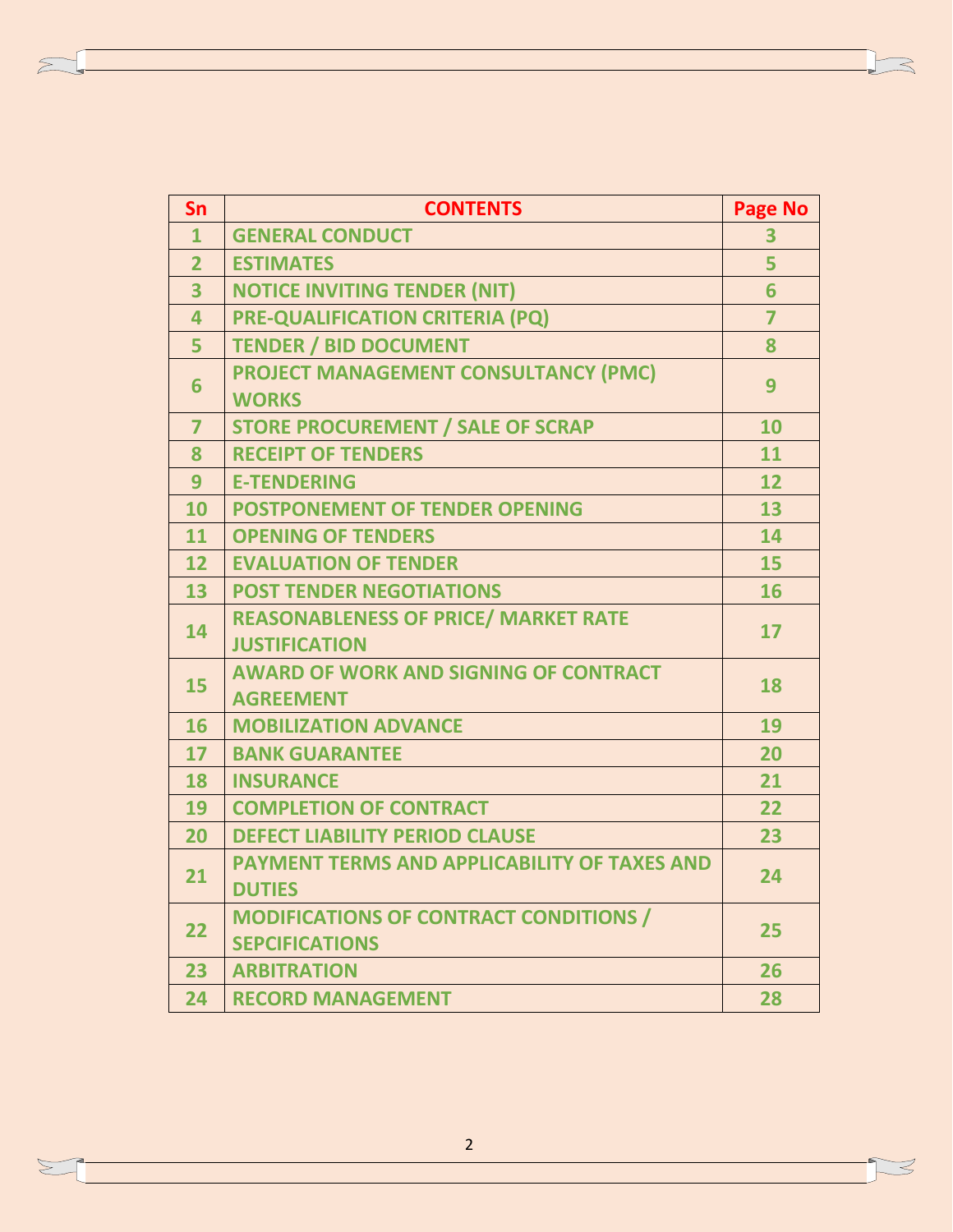## **1. GENERAL CONDUCT**

## **Dos**

- Do always remember that you are a responsible employee of a JNPT and you are answerable for all your activities.
- Do nothing which is unbecoming of an employee of your status.
- Do uphold the image of your Organization.
- Do always keep in your mind JNPT's Mission, Vision, Policies and Objectives.
- Do understand that the JNPT expects absolute integrity and devotion to duty from its employees at all times.
- Do remember that the JNPT Employees Service (Conduct) and JNPT (CC&A) rules keep the management informed about the employees.
- Do understand that conduct means the general & uniform orderly behavior that is expected of an employee of the organization.
- Do submit the periodical returns of immovable property as on 1st January, every year.
- Do remember to obtain permission/intimate JNPT before purchase /sale of high priced movable/immovable assets.
- Do keep image of you and your organization clear before the client as well as before the general public.
- Do a periodical self-assessment/self-analysis of yourself as an employee, a good citizen and a vigilant official.
- Do keep in mind that you have to act in a judicious manner with due care and attention and not for self-interest or to benefit a few with vested interest.
- Do remember that you are answerable for any suspected malafide action on your part.
- Do acquaint yourself with the civil laws of the area of your work and observe them scrupulously.
- Do remember that ignorance of law/rules / regulations/ guidelines of the Government/ Company are no excuse.
- Do make surprise and periodical visits to check the progress of the work and to have clear and first hand information of the problems being faced by the site employees.
- Do encourage your subordinates to do their best and take all possible steps to ensure their loyalty to the organization, integrity and devotion to duty.
- Do intensive monitoring of delays and disposal of your files that helps to curb corruption and projects better image of the organization.
- Do settle issues promptly but without undue haste.
- Do take prompt action to redress the complaints / grievances as per laid down procedures otherwise it may take the form of resentment.
- Do have a designed mechanism for redress of grievance on the basis of existing rules/guidelines.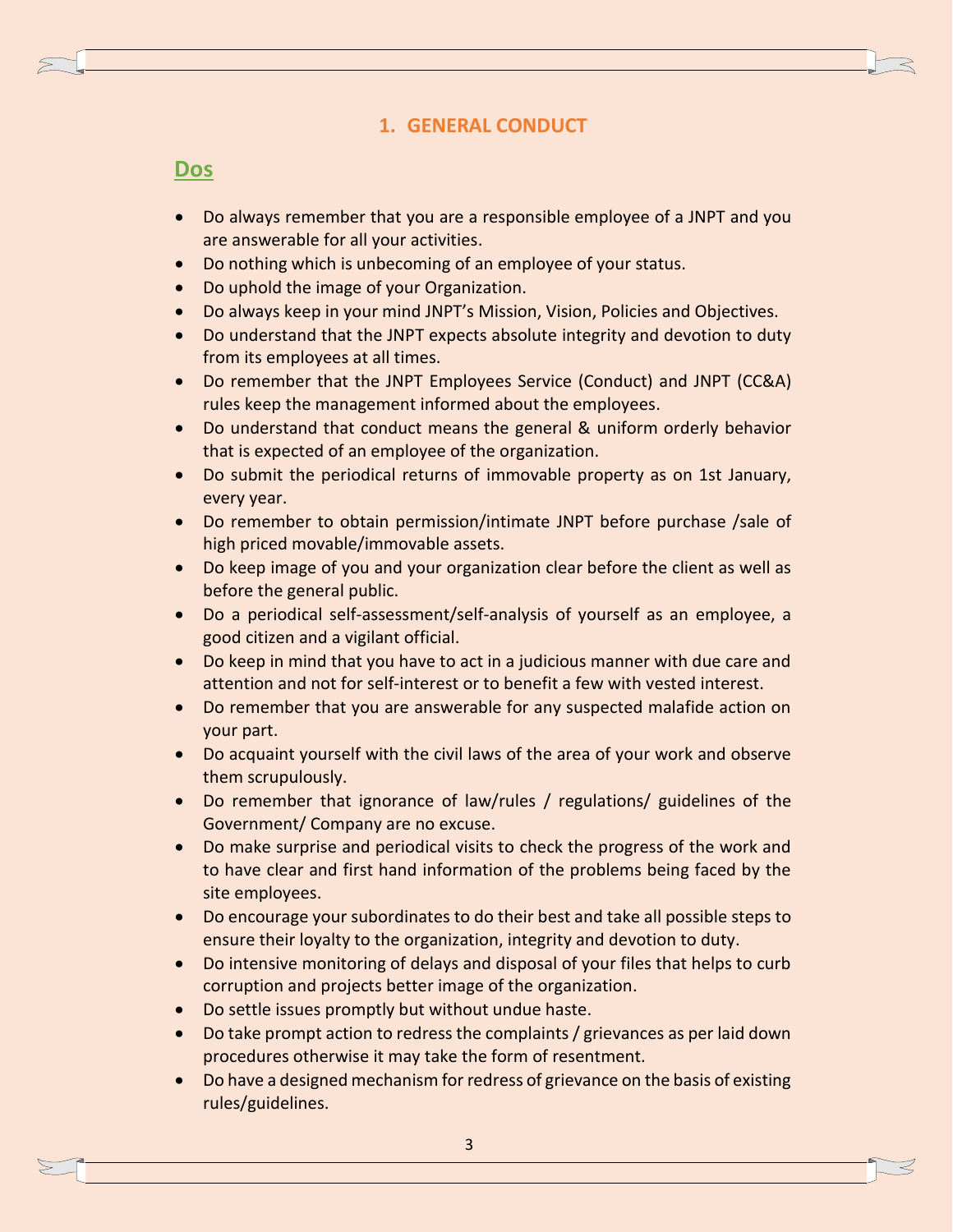- Do remember that any representation /letter to higher authorities should be addressed through proper channel.
- Do create a vigilance friendly environment in JNPT through your own positive, transparent and timely action.
- Do remember that every employee is required to maintain absolute integrity at all times.
- Do groom a second man in your line of duty so that he may tackle the situation in your absence.
- Do plug all pilferages and wastages and be cost conscious and cost effective.
- Do inform to the organization if you are married/going to marry a person other than of Indian nationality.

- Don't forget to do your duty as efficiently as you can.
- Don't yield to temptations or run after petty gains.
- Don't take any obligation in any form.
- Don't decide issues whimsically.
- Don't act in such a way so as to damage the property of the organization.
- Don't engage yourself or participate in any demonstration which involves incitement to an offence.
- Don't send any official document/information without approval of Competent Authority to any outsider.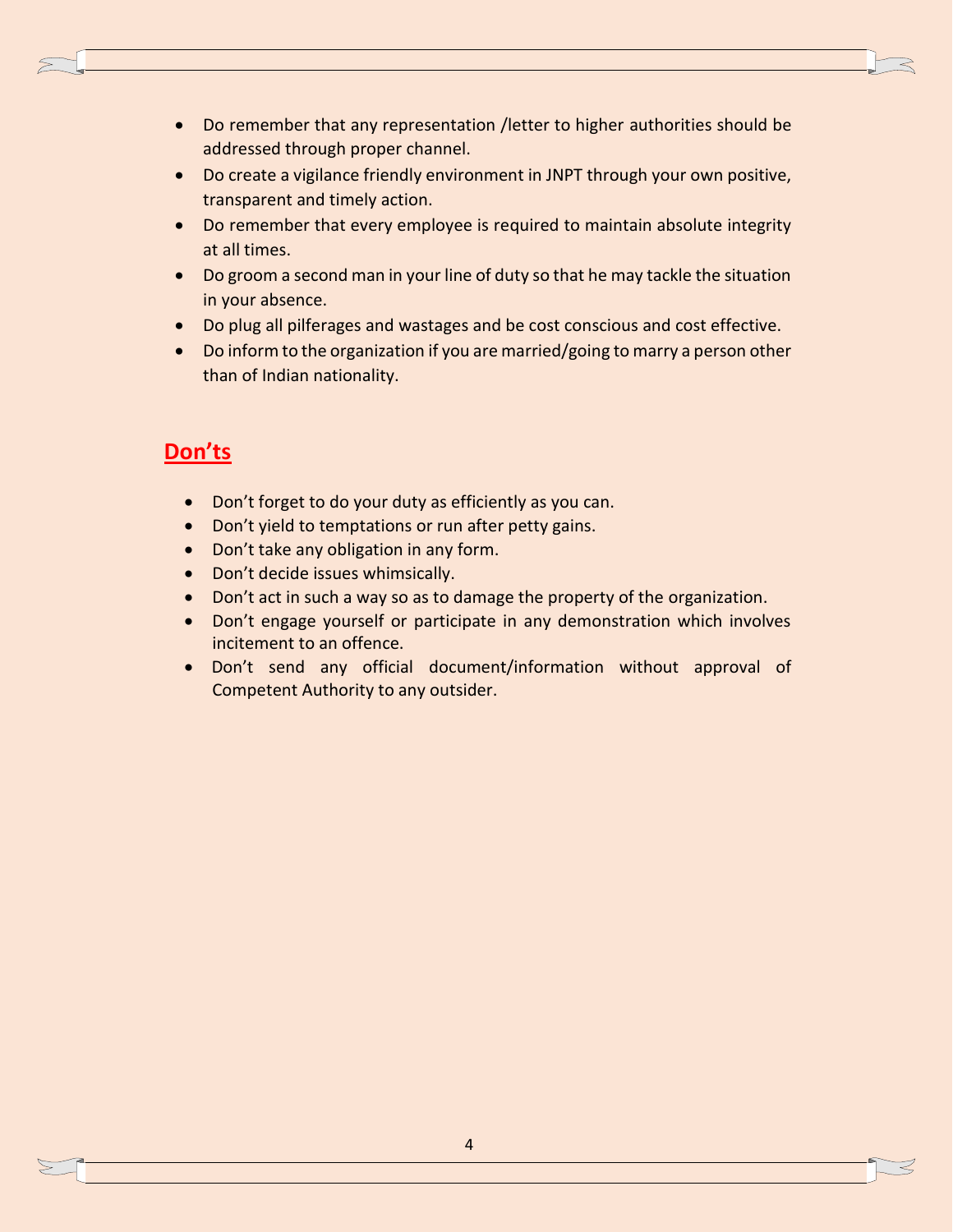## **2. ESTIMATES**

## **Dos**

- Do prepare preliminary estimates taking into account various factors for particular works, geographical location etc. as laid down.
- Do give the website address of the organization in the advertisement/NIT published in newspaper.
- Do prepare detailed estimates from drawings/ sketches fully supported by calculations as far as practicable.
- Do prepare estimates in a realistic and objective manner.
- Do try to include items with standard specifications only. However, if inclusion of some items without standard specification becomes unavoidable, reasons for procuring such items must be recorded.
- Do prepare cost estimates based on CPWD/SSR/DSR/PWD norms only and wherever the norms are not available, market rates with proper verifications be taken.
- Do take rates from the standard schedule of rates, but add reasonable premium as per prevailing market conditions.
- Do include in the estimates the basic price, fabrication charges, inspection fees, duties, packing, handling and transport charges, erection, testing, commissioning charges, contingency charges etc. as applicable at the time of conception of the project for preparation of estimates based on realistic market rates.
- Do include all commercial clauses including taxes, duties of all types and other statutory charges.
- Do clearly mention various conditions of contract such as "General conditions of contract (GCC)", "Special Conditions of Contract (SCC)" or "Conditions of Particular Application (COPA)" and "Technical Specifications (TS)".
- Do take approval of estimates from Competent Authority, before calling for tender.

- Don't make vague estimates without adequate details, which may lead to huge quantity variations and creation of extra and substituted items.
- Don't try to procure items without standard specifications.
- Don't make use of unspecified items to make estimate unrealistic.
- Don't mention conflicting conditions.
- Don't include such items or scope of work which are not needed in the work, which may unnecessarily load and vitiate the tender.
- Don't revise the estimates to justify the received L1 rates after opening of the price bids.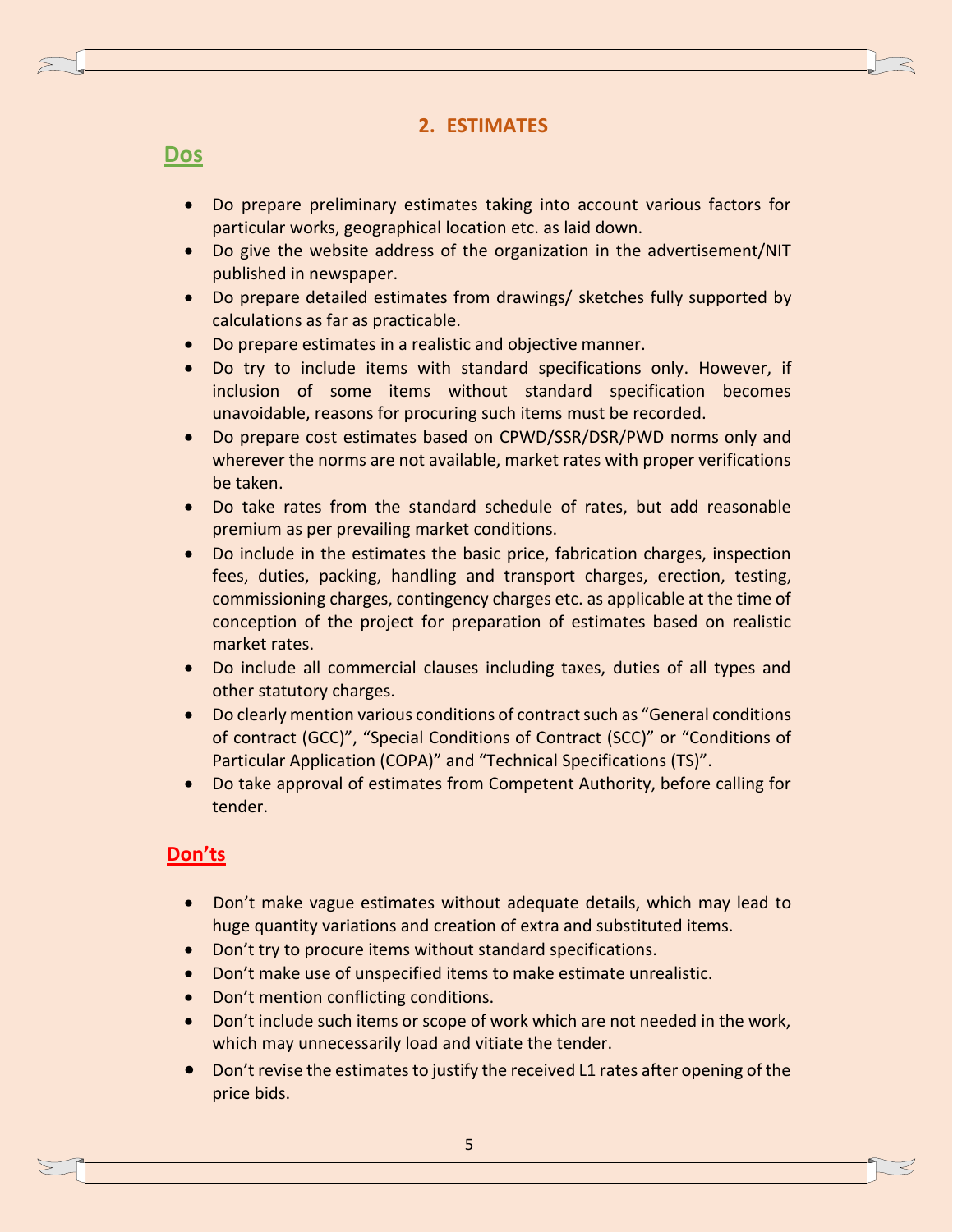## **3. NOTICE INVITING TENDER (NIT)**

#### **Dos**

- Do float press advertisements for open tender in local and national newspapers for wide circulation.
- Do give the organization website address in the advertisement/ NIT published in the newspapers.
- Do display the NIT including all necessary details of the tender on the website of the organization.
- Do provide sufficient time to the bidder for preparation and submission of the bid.
- Do check the dates of sale and submission of tenders with respect of working days in order to avoid unnecessary corrigendum/addendum at a later date.
- Do provide all the relevant information related to tender, its sale, submission and opening of bids like estimated cost, EMD, place and period of sale of tender date of submission and opening of tender.
- Do put notices of all tenders (be it limited or open tender) on the respective web-site of the organization.

#### **Don'ts**

- Don't reject any tender without assigning any reason as tender accepting authority is bound to record clear, logical reason for all actions of acceptance /rejection.
- Don't forget to intimate any corrigendum issued for extension of date or any other information individually to the parties by various means and also to publish in the media and display on organization web site and Notice Boards.
- No activity of the organization shall give an impression that it has special liking of disliking for a firm / company.

6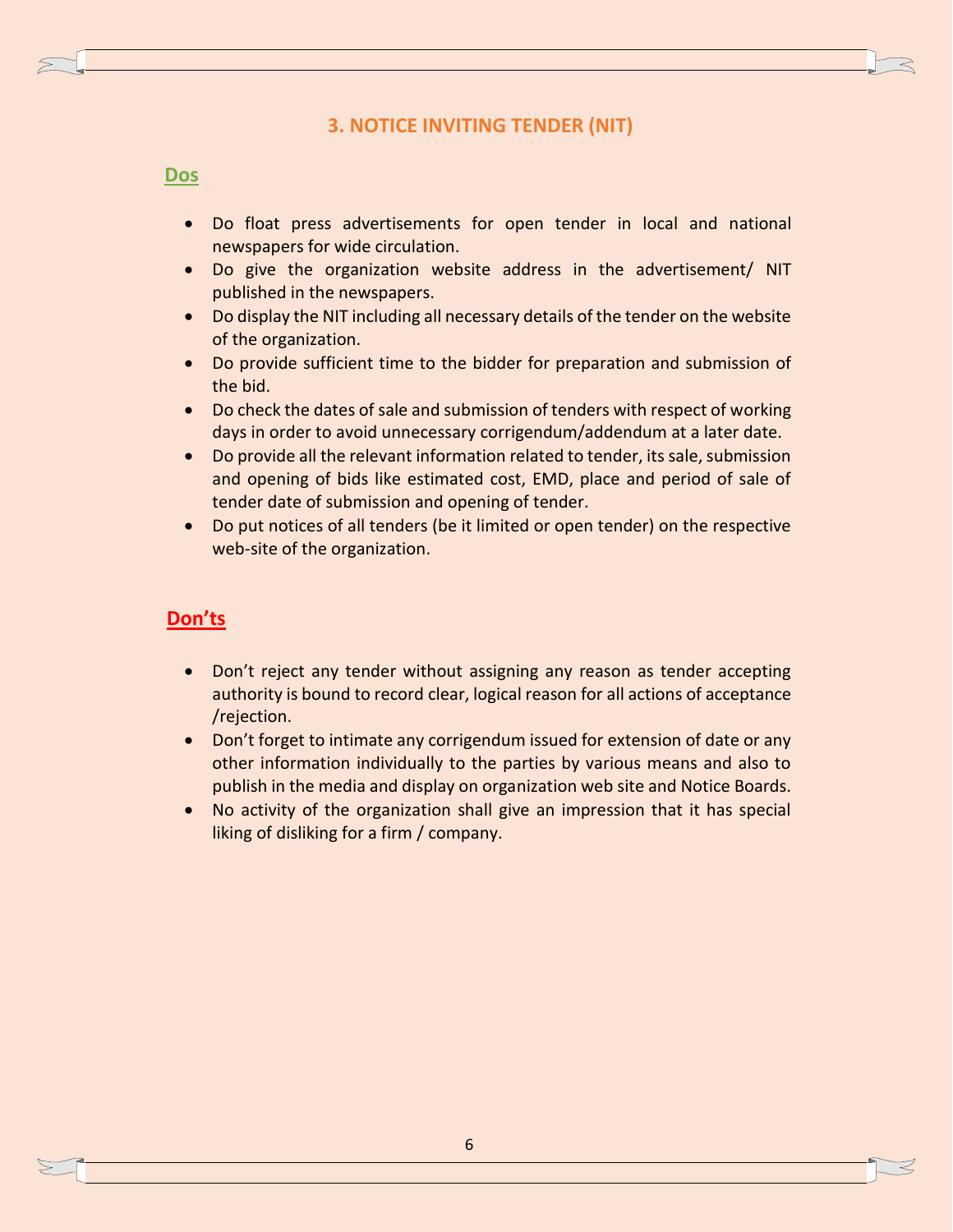## **4. PRE-QUALIFICATION CRITERIA (PQ)**

#### **Dos**

- Do prepare the PQ criteria specific to the requirement of the work in clear terms.
- Do ensure that the PQ criteria are exhaustive, yet specific and there is fair competition.
- Do ensure that the PQ criteria are clearly stipulated in unambiguous terms in the bid document.
- Do keep in view the end purpose while framing prequalification criteria.
- Do fix in advance the minimum qualification, experience and number of similar works of a minimum magnitude satisfactorily executed in terms of quality and period of execution.
- Do keep the following points in view while fixing the eligibility criteria for civil/electrical works as per CVC Guideline issued vide Memorandum No.12- 02-1-CTE-6 dated 17.12.2002
- Do incorporate the criteria regarding satisfactory performance of works, personnel, establishment, plant, equipment etc. according to the requirement of the project.
- Do re-tender if relaxation on PQ criteria is necessary.

- Don't fix stringent PQ criteria as it results in poor competition.
- Don't relax the PQ criteria after issue of NIT.
- Don't deny participation to any bidder during pre-qualification/post qualification for the reasons unrelated to its capability and resources to successfully perform the contract unless such parties are black listed.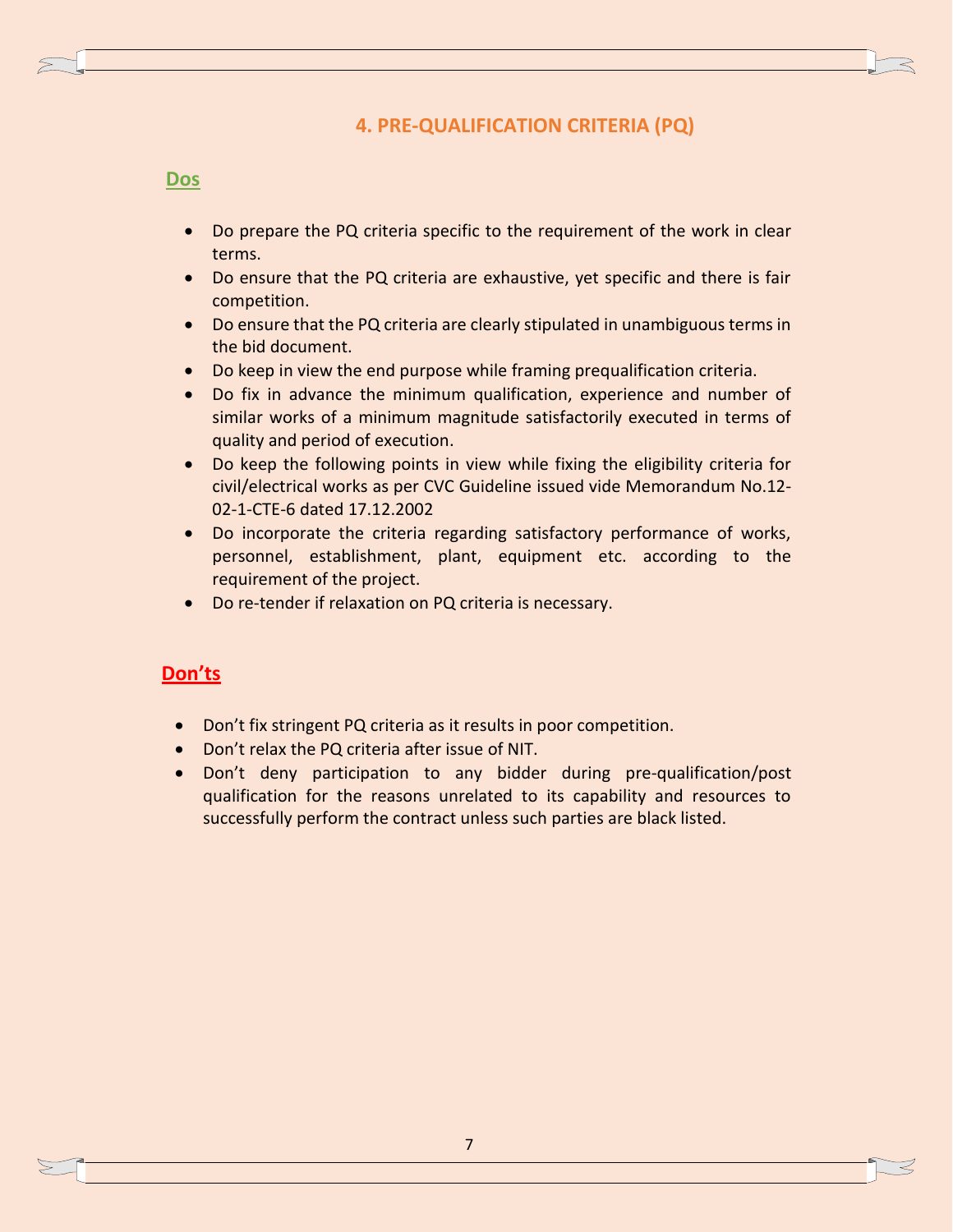## **5. TENDER / BID DOCUMENT**

#### **Dos**

- Do update tender documents to suit the present contract requirements containing instructions to bidder, general and the special conditions of contract.
- Do fix reasonable amount of EMD on the basis of an estimated value of the proposed work particularly in the two bid system.
- Do mention the form in which EMD is acceptable clearly in the tender documents.
- Do incorporate in the bid documents detailed generic technical specifications along with a list of preferred makes of major equipments.
- Do mention the order of precedence in the tender documents to overcome some contradicting and conflicting specifications/ conditions.
- Do specify in unequivocal terms in the bidding documents, the performance parameters and the technical/price evaluation criteria, if any.
- Do issue tender document to eligible bidder under signature of authorized person.

- Don't forget to mention important clauses pertaining to Earnest Money Deposit (EMD), completion schedule, testing of equipments, performance bank guarantee (security deposit or performance security), payment terms, penalty for delayed completion, comprehensive insurance cover, contractor's liability, safety arrangements, statutory requirements for labour welfare, arbitration clause etc. in a proper and explicit manner.
- Don't sub divide/split a bigger work into smaller work without its approval by Competent Authority.
- Don't provide rate only item in the bill of quantities without giving quantity against them.
- Don't provide unrealistic period of completion of work as unworkable period leads to frequent grant of extension of time and litigation.
- Don't alter specifications and conditions of contract if left out work of a rescinded contract is to be executed at the risk and cost of the defaulting agency.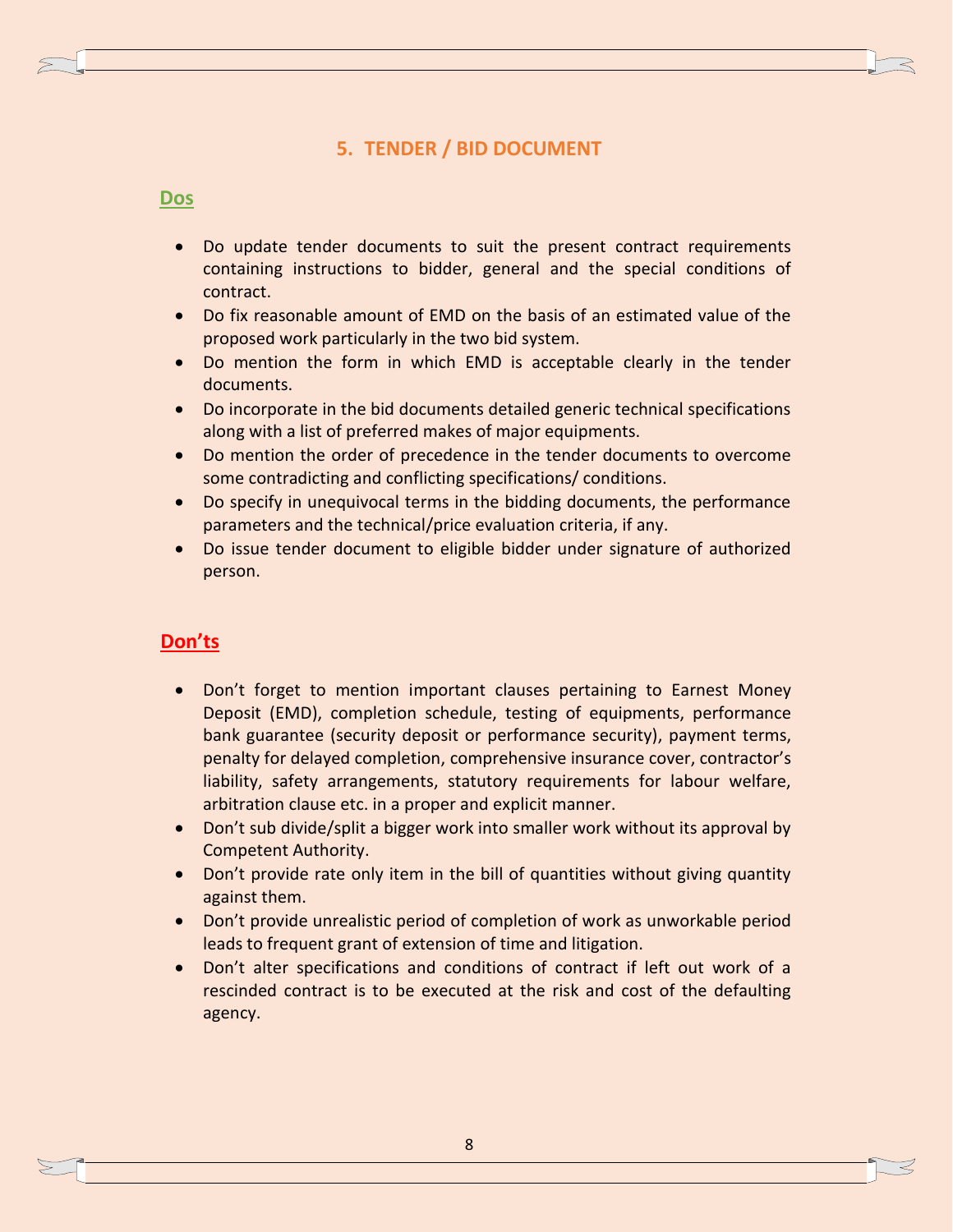## **6. PROJECT MANAGEMENT CONSULTANCY (PMC) WORKS**

#### **Dos**

- Do ensure that necessary approval from Client and Competent Authority exists for tendering based on sufficient details such as preliminary estimate/ DPR based on survey & drawings.
- Do ensure that work is carried out as per MOU/ Agreement entered with Client.
- Do first decide whether tender to be called is in two packets (Technical & Financial) system through open tendering or through PQ route.
- Do follow the conditions as specified by Clients, which supersedes the other conditions.
- Do ensure Client's participation in decision making for award of work, if provided in MOU.

- Don't violate the terms of MOU/Agreement with Client.
- Don't divert fund of PMC Works to any other work.
- Don't forget to endorse copy of LOI/Work Order/Agreement to Client for information.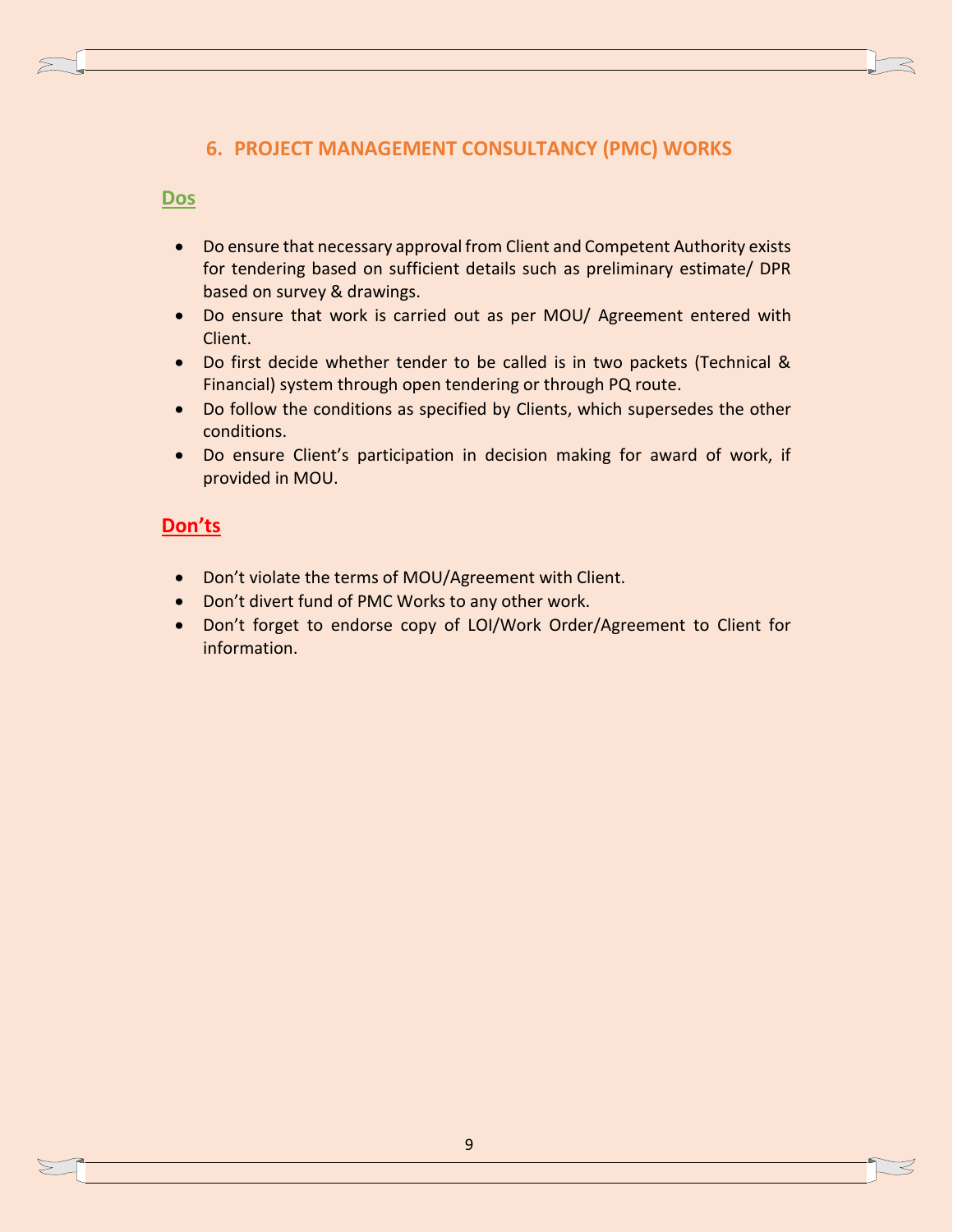## **7. STORE PROCUREMENT / SALE OF SCRAP**

#### **Dos**

- Do prefer to go for rate contract for recurring type of consumable items rather than procuring the same in piecemeal manner.
- Do give a supply order with proper specifications, rate schedule, mode of dispatch, insurance clause or risk indemnity / liquidated damages.
- Do prepare proper systems for floating, receipt, storage and custody of tenders received.
- Do keep in view the quantity, delivery and value requirement while fixing the PQ criteria.
- Do fix PQ criteria based entirely upon the capabilities and resources of prospective bidders to perform the particular contract satisfactorily taking into account their experience and past performance on similar contracts, capabilities with respect to personnel, equipment and manufacturing facility and financial standing.
- Do accept materials strictly as per the specifications.
- Do ensure the consumption pattern of an item before procuring.
- Do ensure the store-receipt vouchers and indents are not manipulated in collusion with site indenting people.
- Do maintain bin card / ledger for every receipt/issue of item from stores.
- Do insist on stock verification of the store items at the time of taking over the change.
- Do ascertain the type of scrap such as copper, steel, aluminum before fixing the scrap price.
- Do take all parameters into consideration while fixing the price of scrap items.
- Do mark separately the lot numbers for scrap materials.

- Don't indent / procure in excess of normal annual consumption pattern to favour any party.
- Don't procure heavy cost equipment unless the same is actually required /desired.
- Don't accept imported propriety items such as spares/accessories from the vendors with short expiry period.
- Don't forget to take financial approval/ concurrence from finance wing before any procurement.
- Don't create undue urgencies to enhance or effect the delivery schedule.
- Don't move any material out of the premises without valid gate pass. Don't postpone the posting of entries to a later date.
- Don't divulge to any firm that a particular lot contains a better quality of scrap.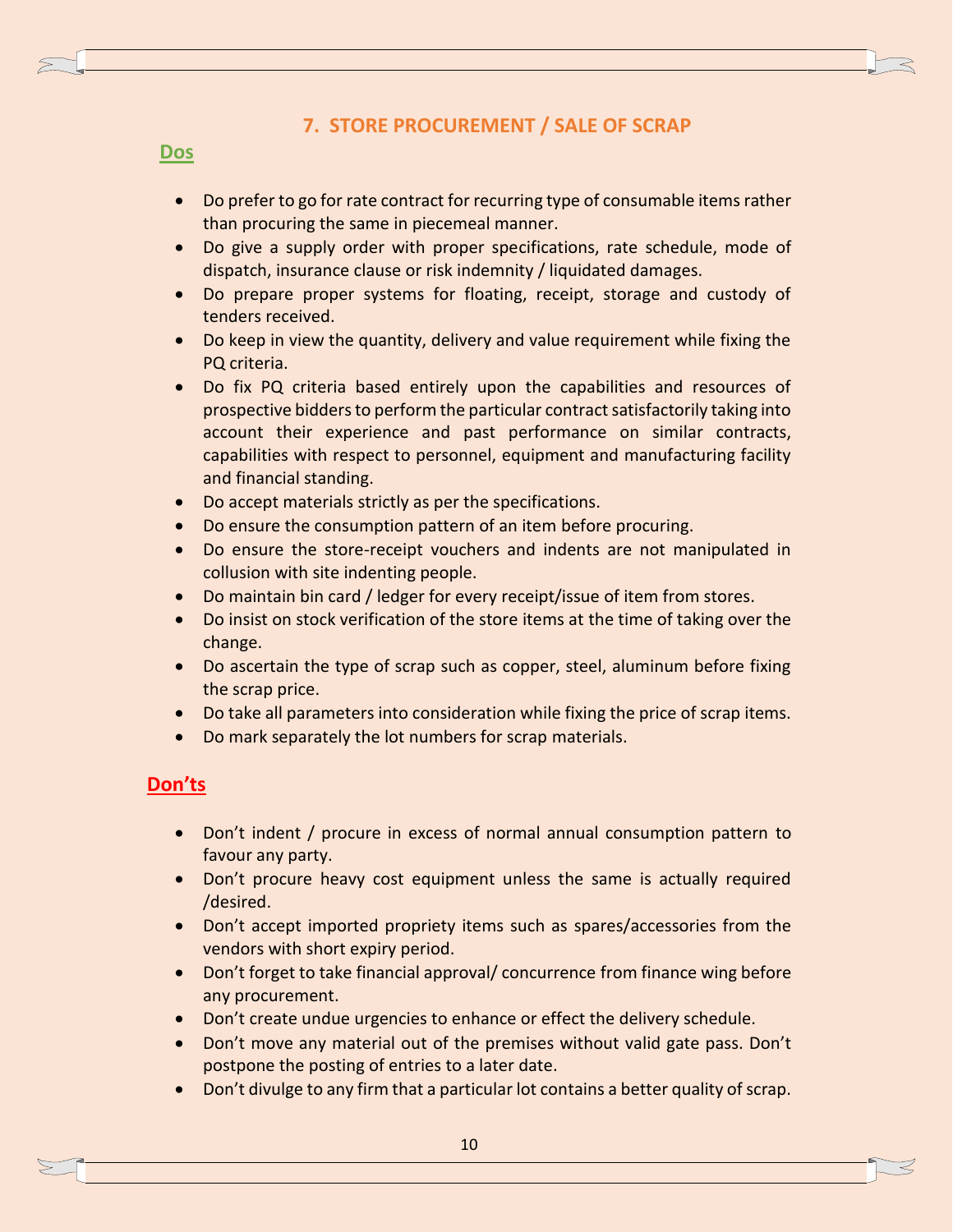## **8. RECEIPT OF TENDERS**

#### **Dos**

- Do ensure suitable arrangements for receipt of sealed tenders at the scheduled date, time and locations through conspicuously located tender boxes.
- Do ensure that the tender notice should categorically contain the information regarding receipt of bids viz. designation and address of officer to whom the tender should be addressed and due date and time of opening of tenders.
- Do ensure that in case where the tenders are required to be submitted by hand, the names and designation of at least two officers are mentioned in the bid documents.
- Do display information about these officers at the entrance/ reception of the premises where tenders are to be deposited so as to ensure convenient approach for the bidders.
- Do strictly follow the instructions to receive quotation in sealed cover only.
- Do maintain transparency in receipt of tenders,
- Do ensure that the received tenders should be opened on the stipulated date and time.

- Don't accept unsealed tender.
- Don't accept tender without E.M.D. or proof of submission of E.M.D. along with tender.
- Don't accept tender received after due date and time to maintain the sanctity of tender system.
- Don't write or sign on tender cover till it is opened by tender opening committee.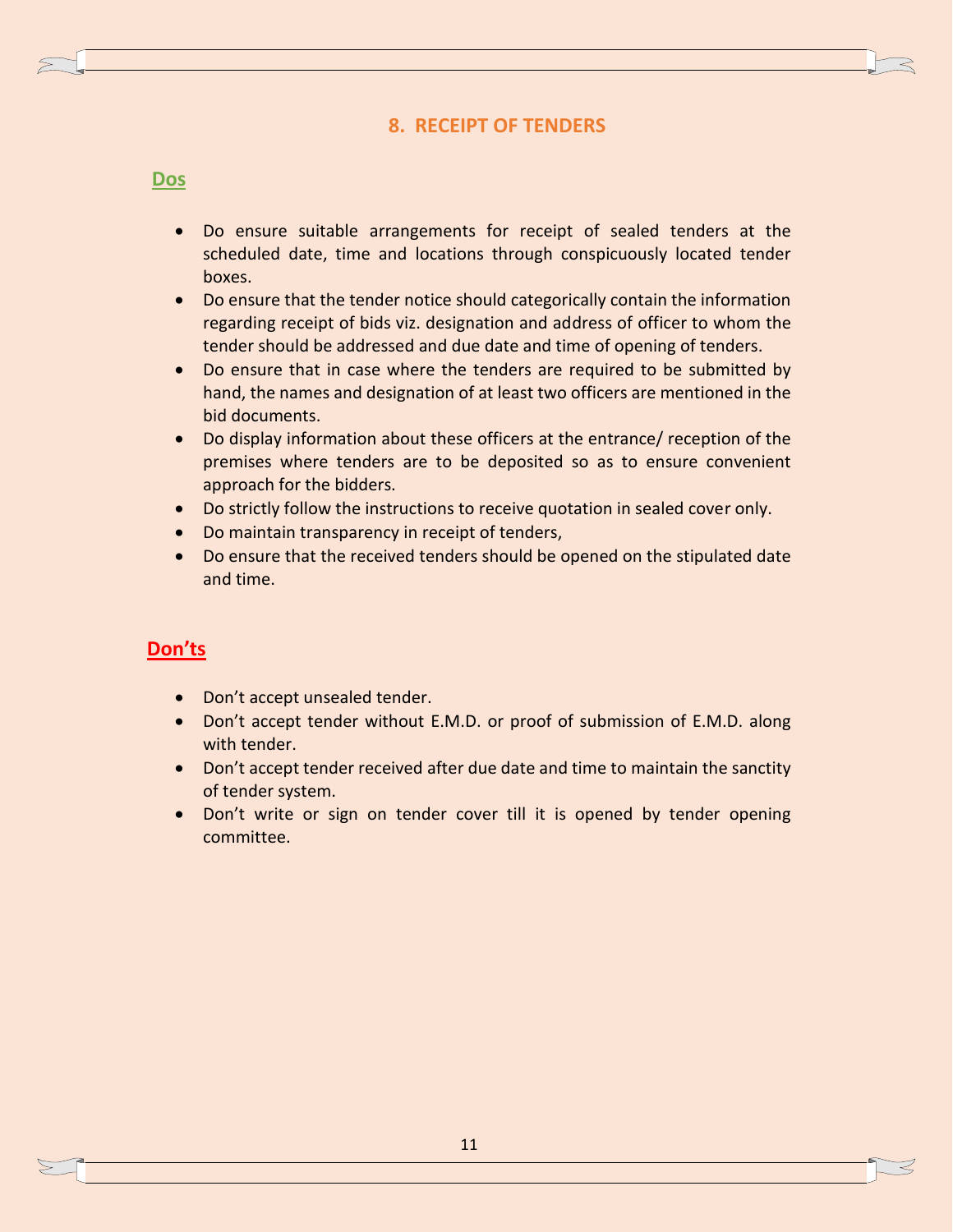## **9. E-TENDERING**

## **Dos**

- In case of e-tendering, bidders should indicate their name, address and tender number in all the bids i.e. pre-qualification bid, technical bid and price bid.
- Check whether all information provided is as per the prescribed format with digital signature.
- Do provide contact details of tender initiating authority/help desk well in advance before the due date in case of any difficulty in filling up bids for the bidders.
- Ensure that the e-procurement system is available throughout the bidding period.

- Do not receive bids through fax or e-mail.
- Bids received through fax or e-mail should be summarily rejected.
- Do not allow bidder to submit any bids after the due date and time.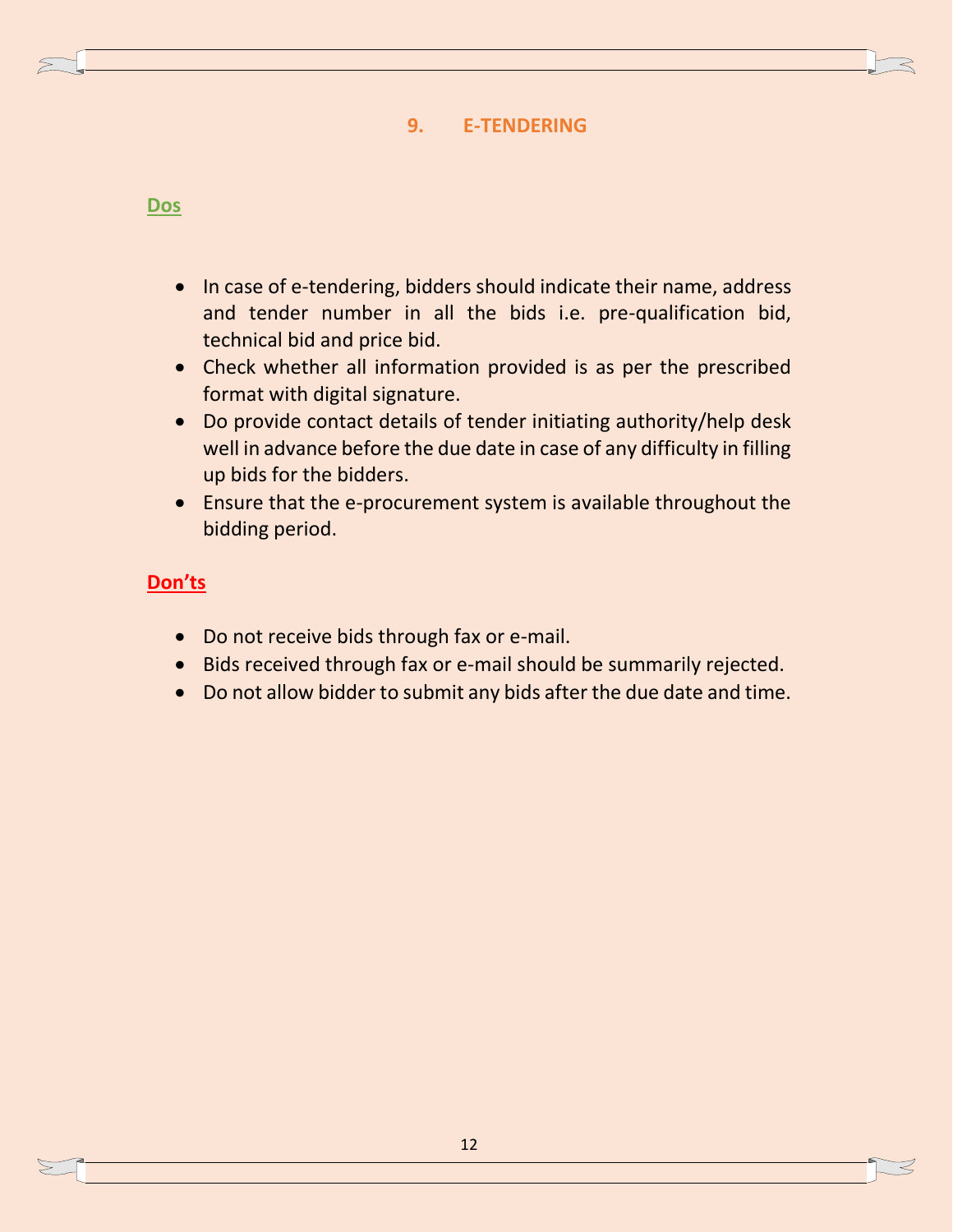## **10. POSTPONEMENT OF TENDER OPENING**

#### **Dos**

- Do record reasons for postponement of tender.
- Do notify to all the bidders any change in the tender terms and conditions, specification and tender opening date, etc. sufficiently in advance of the revised tender opening date.
- Do notify through the publication of corrigendum in the media and web site.
- Do extend tender sale date suitably so as to allow new participants in the bid in order to increase the competition, if technically possible.

- Don't extend date of submission or opening of tender on verbal request to tenderer.
- Don't extend date of submission or opening without any genuine reason.
- Don't disclose new date of submission or opening till it is officially approved by the Competent Authority.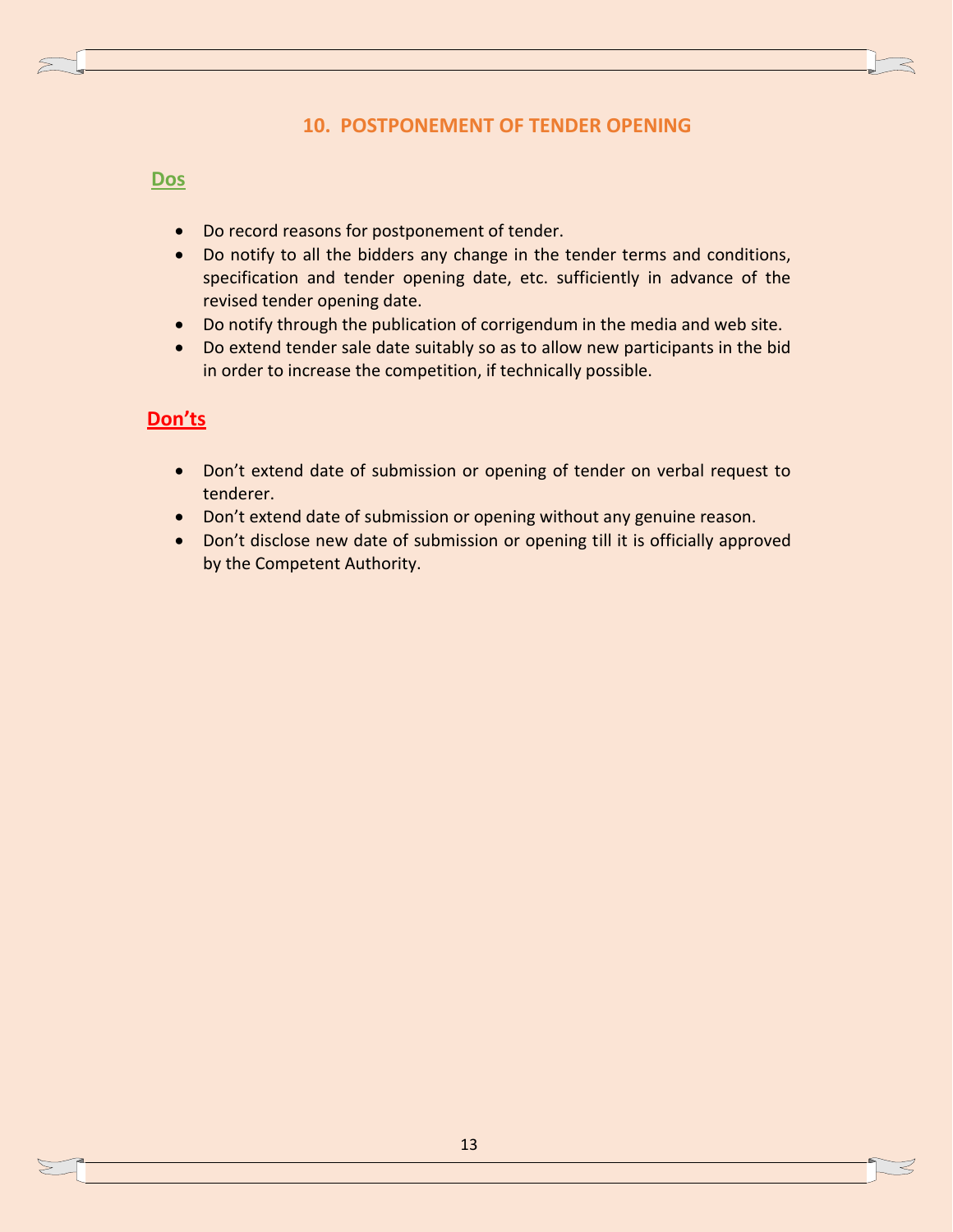## **11. OPENING OF TENDERS**

#### **Dos**

- Do open tenders in presence of the bidders / representatives who chose to be present.
- Do maintain transparency in opening of tenders.
- Do ensure that while opening the tenders, each tender should be numbered serially, initialed and dated on the first page.
- Do ensure that each page of tender, particularly the price and important terms and conditions should be closely encircled and initialed with the date by all tender opening committee members.
- Do also ensure that all tender opening committee members encircle any cutting/overwriting and initial in red ink.
- Do prepare a statement giving details of the quotations received and other particulars like the prices, taxes/duties, EMD, any rebate etc. as read out during the opening of tenders.
- Do maintain a proper tender opening register preferably in a printed format containing information viz. date of opening including extension, if any, names and signature of all the persons present to witness the tender opening which should include the bidder's representatives also.
- Do ensure in case involving the two bid system that the tender opening committee members sign on the envelopes containing the price bid mentioning clearly the due date of opening of price bid. These envelopes should be kept in safe custody.

- Don't consider bids that are received after scheduled due date and time of receipt of tender.
- Don't accept unsealed bids.
- Don't consider bids without earnest money & other pre-requisite requirements.
- Don't entertain any unauthorized person during tender opening.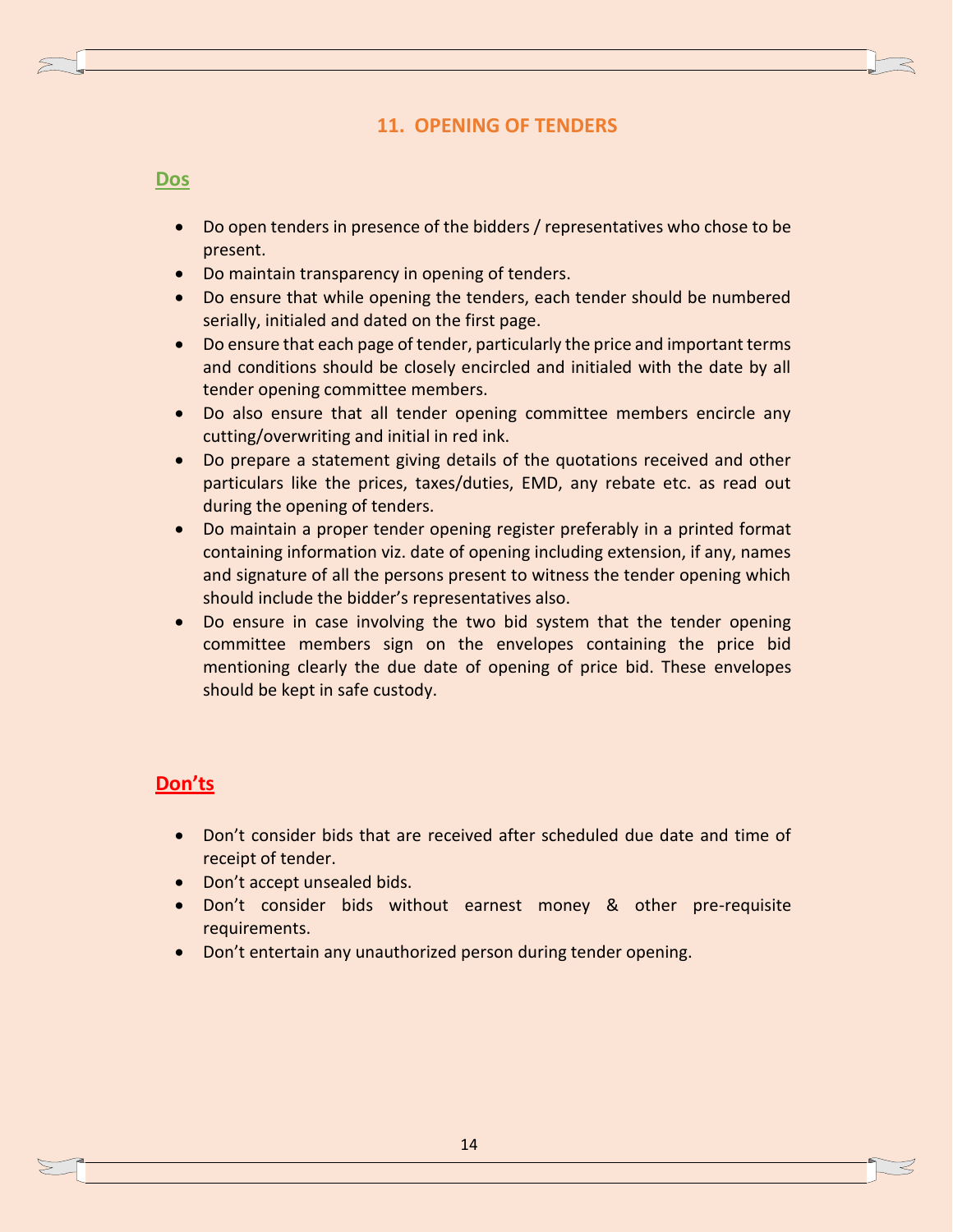# **12. EVALUATION OF TENDER**

#### **Dos**

- Do ascertain whether bid is responsive as per laid down criteria.
- Do open price bid of only those bids which are responsive.
- Do evaluate tender as per the notified criteria.
- Do evaluate all pre-requisite criteria met by bidder before qualifying technical bid.
- Do finalize the acceptability of the bidding firms in respect of the qualifying criteria before or during holding technical negotiations with them.
- Do ask additional information only when it is mentioned in the tender or desired, otherwise avoid calling bidder. Call tender again, if it is unavoidable.
- Do complete the exercise of short listing of qualifying firms before opening of price bid/calling price bids.
- Do open price bids (in two bid system)/ call price bids of only those bidders whose design and other technical proposals are as per tender requirements.
- Do verify credentials of agencies.
- Do finalize tenders within validity period.

- Don't relax tender conditions as it will create a discriminatory treatment to others.
- Don't qualify tenders to avoid situation of a single tender.
- Don't evaluate bids on the basis of information not furnished by bidder/tenderer in his bid.
- Don't entertain any new information/document after tender is opened and evaluated unless the same is called for.
- Don't disclose details of evaluation of tender till it is officially accepted/rejected.
- Don't deny any bidder pre-qualification/post-qualification for reasons unrelated to its capability and resources to successfully perform the contract.
- Don't reject/approve the tender sample at the time of bidding. If detailed specifications exist for the item. However, advance sample may be submitted by the successful bidder for clearance before giving bulk production of the supply.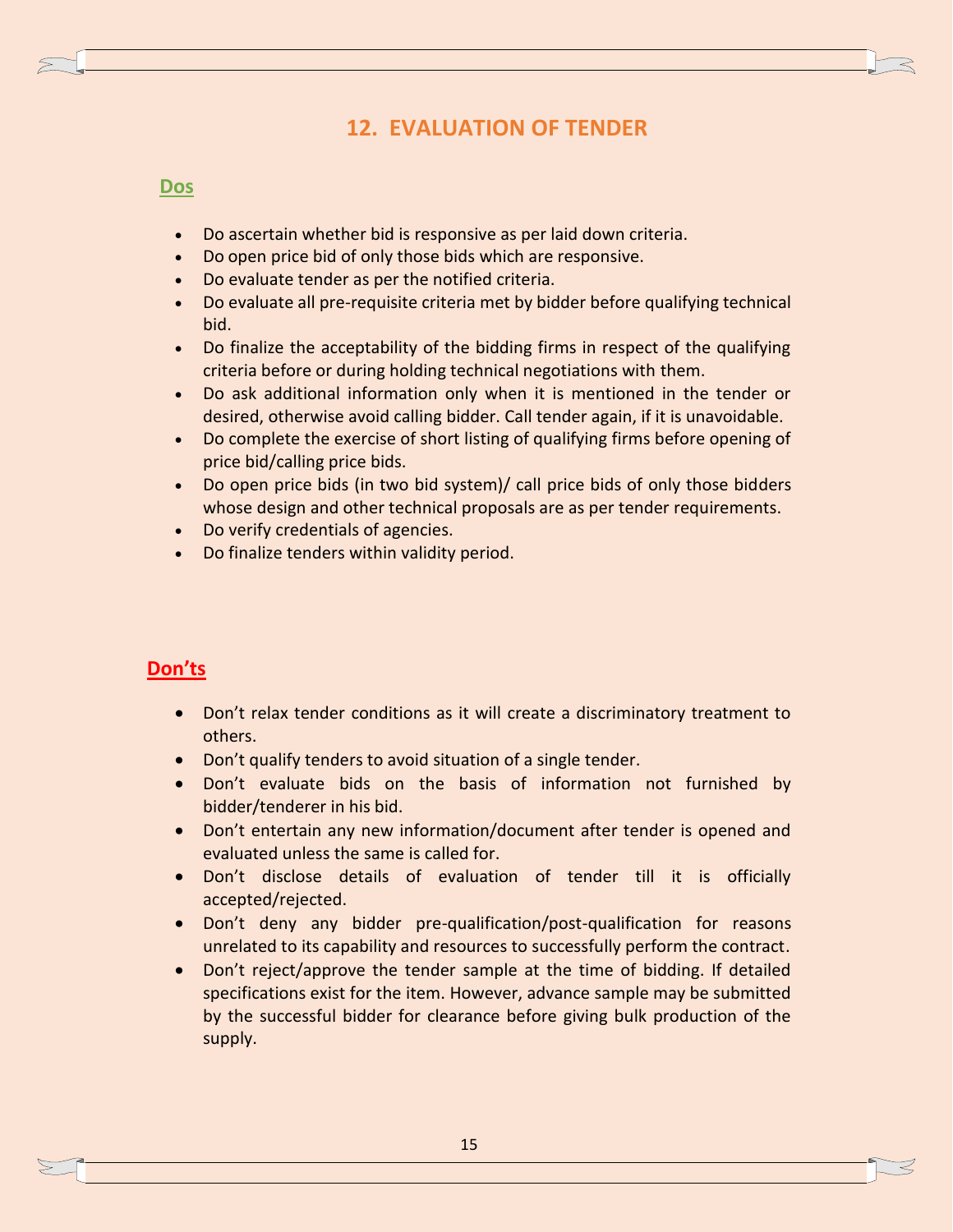# **13. POST TENDER NEGOTIATIONS**

#### **Dos**

- Do avoid post-tender negotiations with L-1 except in certain exceptional situations like procurement of proprietary items, with limited source of supply and items where there is suspicion of a cartel formation.
- Do record and document without any loss of time, the justification and details of such negotiations, if any.
- Do negotiate with L-1 bidder [s] for the supply of a bare minimum quantity for the urgent requirement, if the re-tendering is unavoidable, but balance should be procured expeditiously through a re-tender, following the normal tendering process.
- Do ensure that tenders are invariably finalized within their validity period.
- Do ensure that L-1 is not ignored on flimsy grounds.
- Do go for a re-tender in case L-1 backs out.
- Do pre-disclose the ratio of splitting the supply in the tender itself in cases where the organization decides in advance to have more than one source of supply (due to critical or vital nature of the item).
- Do make counter-offer to L-2, L-3 etc., (at the accepted rates of L-1) in case of splitting of quantities, as pre-disclosed in the tender. This shall not be deemed to be a negotiation.
- Do distribute the quantity being finally ordered among the other bidders in a manner that is fair, transparent and equitable, if after due processing, it is discovered that the quantity to be ordered is far more than what L-1 alone is capable of supplying and there was no prior decision to spilt the quantities.

- Don't ask for counter-offers to L-1 in order to arrive at an acceptable price as it shall amount to negotiation.
- Don't conduct post tender negotiations, unless unavoidable, without recording valid reasons and approval of Competent Authority. Don't disclose gist of negotiation, if any, till tender is finalized.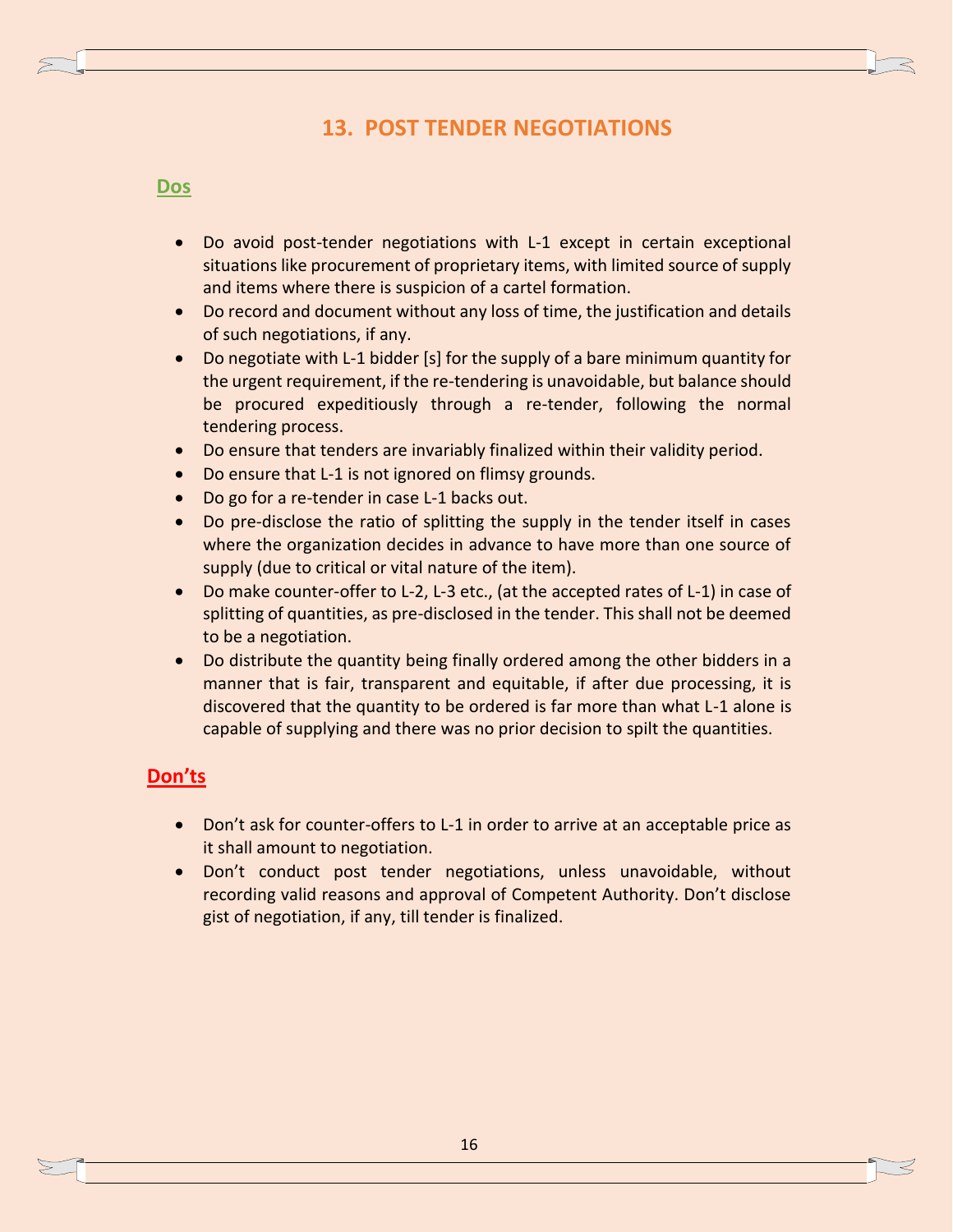## **14. REASONABLENESS OF PRICE/ MARKET RATE JUSTIFICATION**

#### **Dos**

- Do establish the reasonableness of rates on the basis of estimated rates and the prevailing market rates before acceptance of the offer.
- Do identify the abnormally high rate (AHR) and abnormally low rate (ALR) items and the officials/ agencies responsible for execution of work should be intimated to exercise appropriate control on such identified items to avoid vitiation.
- Do tender plus/minus percentage rate offer over identified estimated rate, if possible, to avoid getting AHR & ALR.

- Don't prepare estimates at a later date of receiving tender in order to justify already received rates.
- Don't collect market rate from unauthorized sources.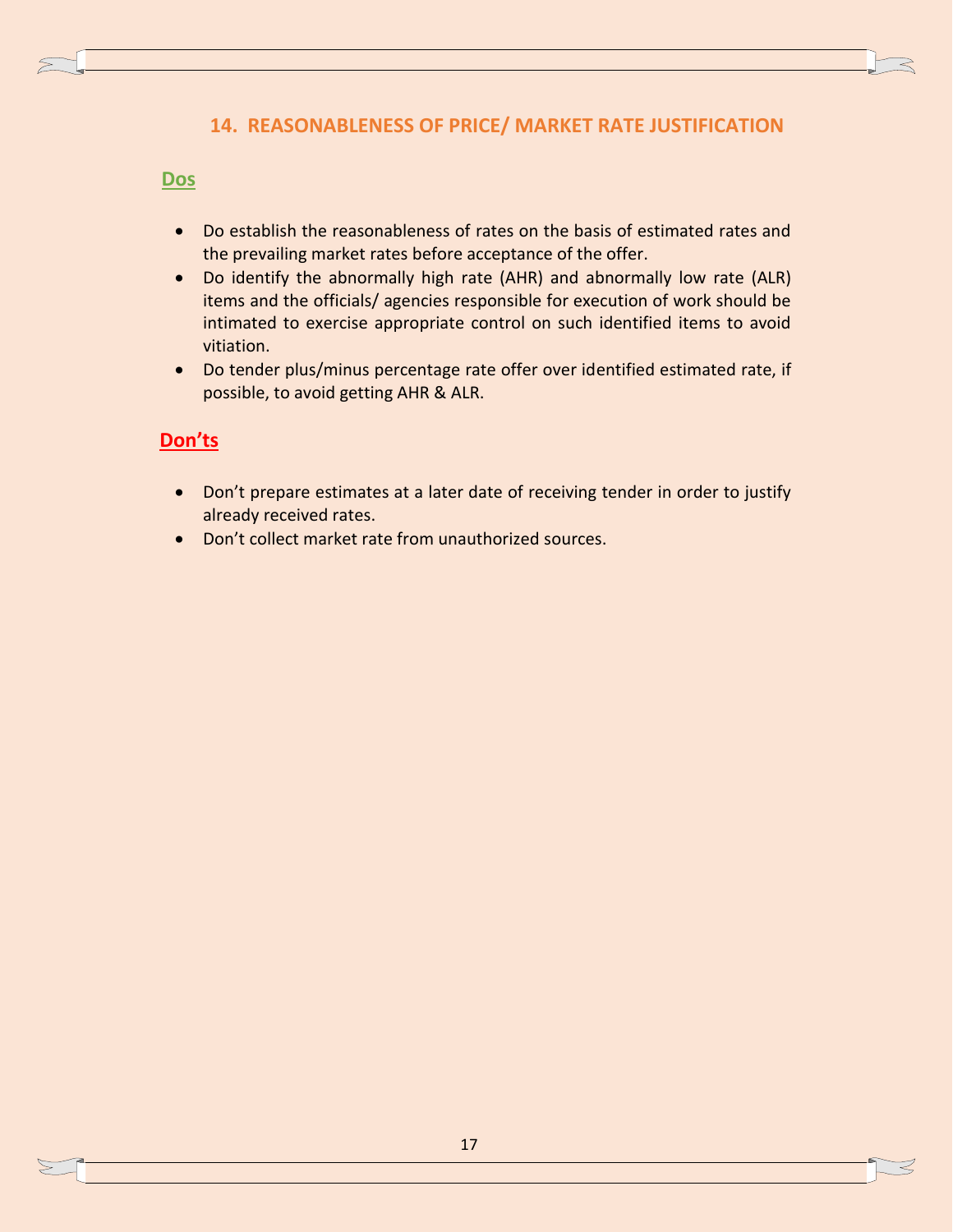## 15. **AWARD OF WORK AND SIGNING OF CONTRACT AGREEMENT**

#### **Dos**

- Do ensure that once the offer is found techno-commercially acceptable. The work is awarded without any loss of time.
- Do issue letter of intent after approval of tender and take acceptance of tenderer before signing of agreement.
- Do keep all the necessary documents ready before hand and a formal contract agreement containing all the requisite documents forming part of the agreement should be signed within a reasonable time.
- Do ensure that the contract document is precise, definite and complete.
- Do make the important papers, such as copy of amendments subsequent to the issue of tender documents, as a part of contract agreement.
- Do ensure that the detail of awarded contract is sent for posting on the web site.
- Do make the contractor sign the detailed agreement within the time frame to avoid any complication in the contract at later date.
- Do ensure that the agreement is well bound, page numbered, signed by both the parties and well secured.

- Don't keep a file pending for decision by the approving authority after the recommendation of the tender committee has been received.
- Don't award any contract on nomination basis as it would amount to a breach of article 14 of the constitution guaranteeing right to equality to all interested parties,except in rare and exceptional cases. For instance, during natural calamities and emergencies declared by the Government; where the procurement is possible from a single source only, where the supplier or the contractor has exclusive rights in respect of the goods or services and no reasonable alternative or substitute exits, where the auction was held on several dates but there were no bidders or the bids offered were too low, etc.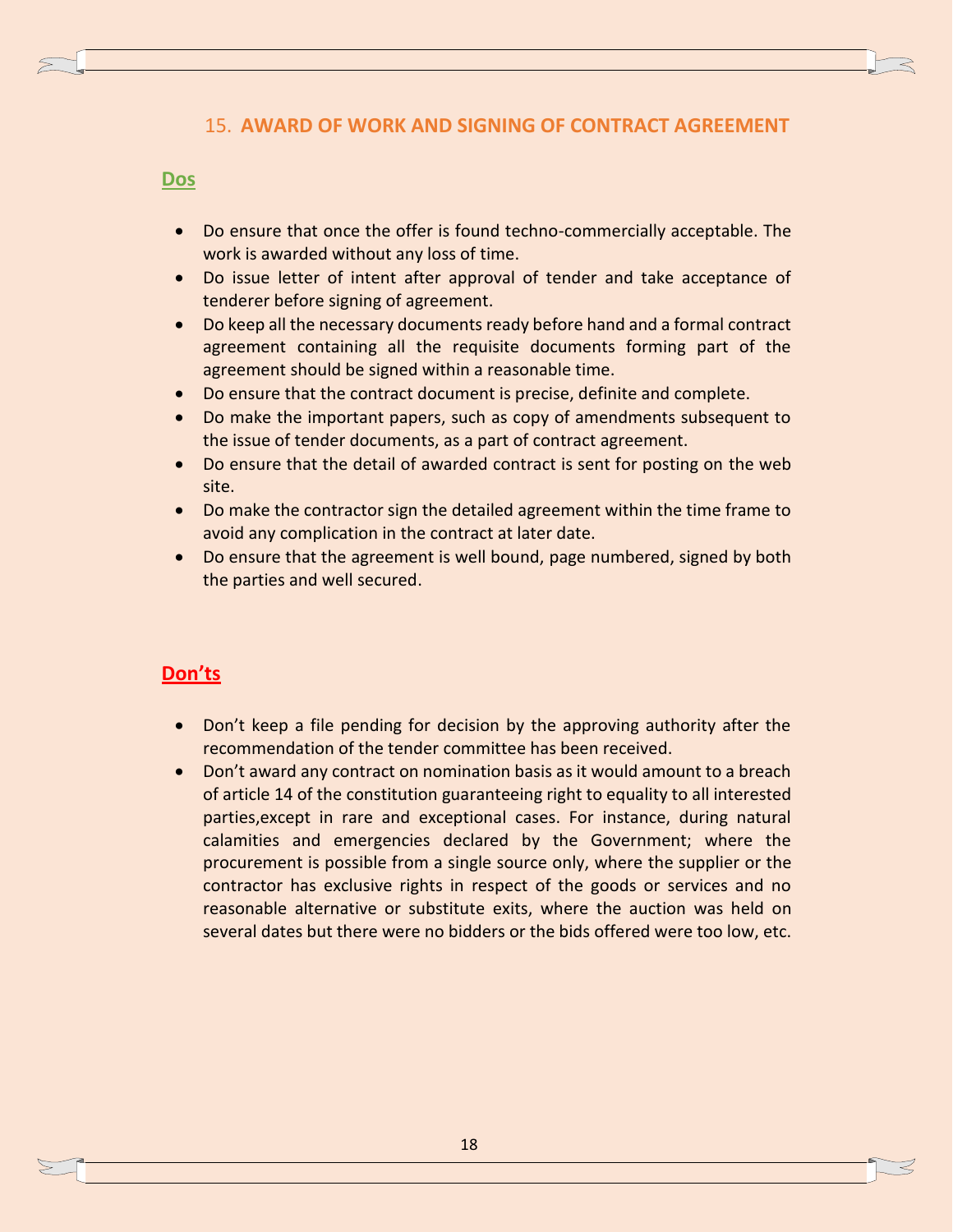## **16. MOBILIZATION ADVANCE**

#### **Dos**

- Provision of mobilization advance should essentially be need based.
- Do clearly stipulate in the tender document if the management feels the necessity of interest free mobilization advance in specific cases. However, recovery of all such advances is time-based and not linked with progress of work.
- Take part 'Bank Guarantees' (BGs) against the mobilization advance in as many numbers as the proposed recovery instalments. Such guarantees should be equivalent to the amount of each instalment.
- Do properly examine Bank Guarantee in lieu of mobilization advance.
- Do clearly stipulate rate of interest to be charged on delayed recoveries either due to late submission of bill by the contractor or for any other reasons, besides the reason giving rise to the encashment of BG as stated above.
- Do clearly stipulate in the tender document, the amount of mobilization advance; interest to be changed, if any; its recovery schedule and any other relevant detail.
- Do provide relevant format for BG in the tender document.
- Do verify the authenticity of such BGs from the issuing bank, confidentially and independently from the organization side.
- Do ensure in case of 'Machinery and Equipment advance', insurance and hypothecation certificates are taken from the contractor.
- Do obtain Utilization certificate from the contractor for the mobilization advance.
- Do provide preferably, mobilization advance in instalments and subsequent instalments should be released after getting satisfactory utilization certificate from the contractor for the earlier instalments.

## **Don'ts**

• Don't forget to verify Bank Guarantee from the concerned bank regarding its genuineness before releasing of mobilization advance.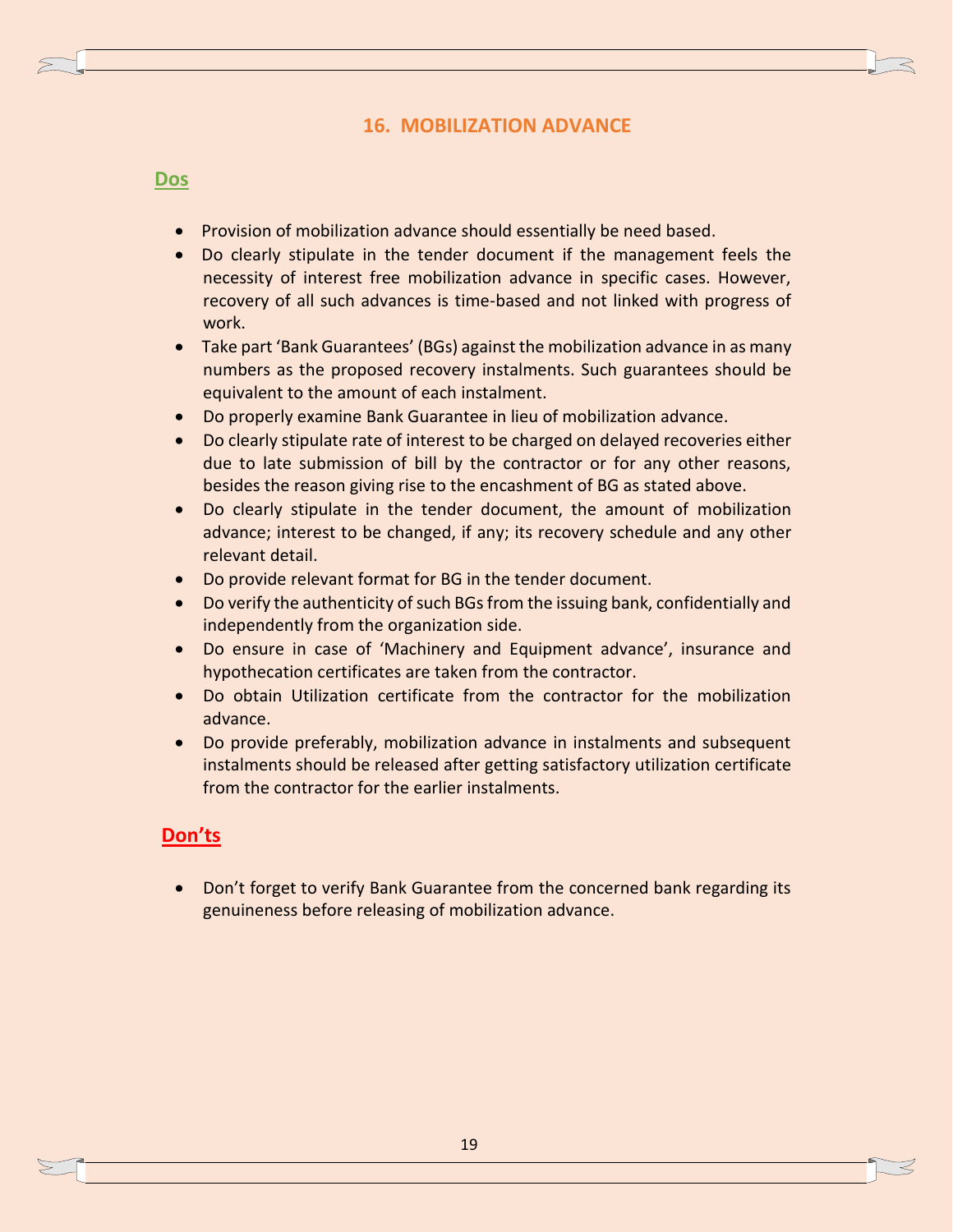## **17. BANK GUARANTEE**

#### **Dos**

- Do ensure that the Bank Guarantee normally unconditional is prepared from a scheduled bank/nationalized bank as notified by RBI in the prescribed format or as specified in tender.
- Do provide prescribed format for acceptance of Bank Guarantee (BG) along with tender documents, if possible.
- Do ensure taking reasonable amount as unconditional Performance Bank Guarantee valid up to construction/ Defect Liability period depending on a particular case.
- Do ensure that whenever the time extension for contract is guaranteed, the extension of validity of BG should also be appropriately asked.
- Do clearly spell out the date of submission for the BG and adhere to it at the time of the execution of the contract
- Do specify with clarity the clauses of invocation and revocation of BG.
- Do insist on the contractors/suppliers that BGs to be submitted by them should be sent to JNPT by the issuing bank directly under registered post (A.D.).
- Do write to issuing bank (if BG is submitted by the agency directly) to send by registered post (A.D.), an unstamped duplicate copy of the Guarantee directly to JNPT with a covering letter.
- Do compare this with the original BG for confirming that the BG submitted by the agency is in order.
- Do assign the responsibility for verification, timely renewal and timely extension of BG.
- Do take timely action for revalidation/encashment of BGs.

- Don't handover BG to supplier/contractor for getting its extension or verification but through speed/ registered post only.
- Don't wait till last moment for extension and in such case ask for encashment well in advance.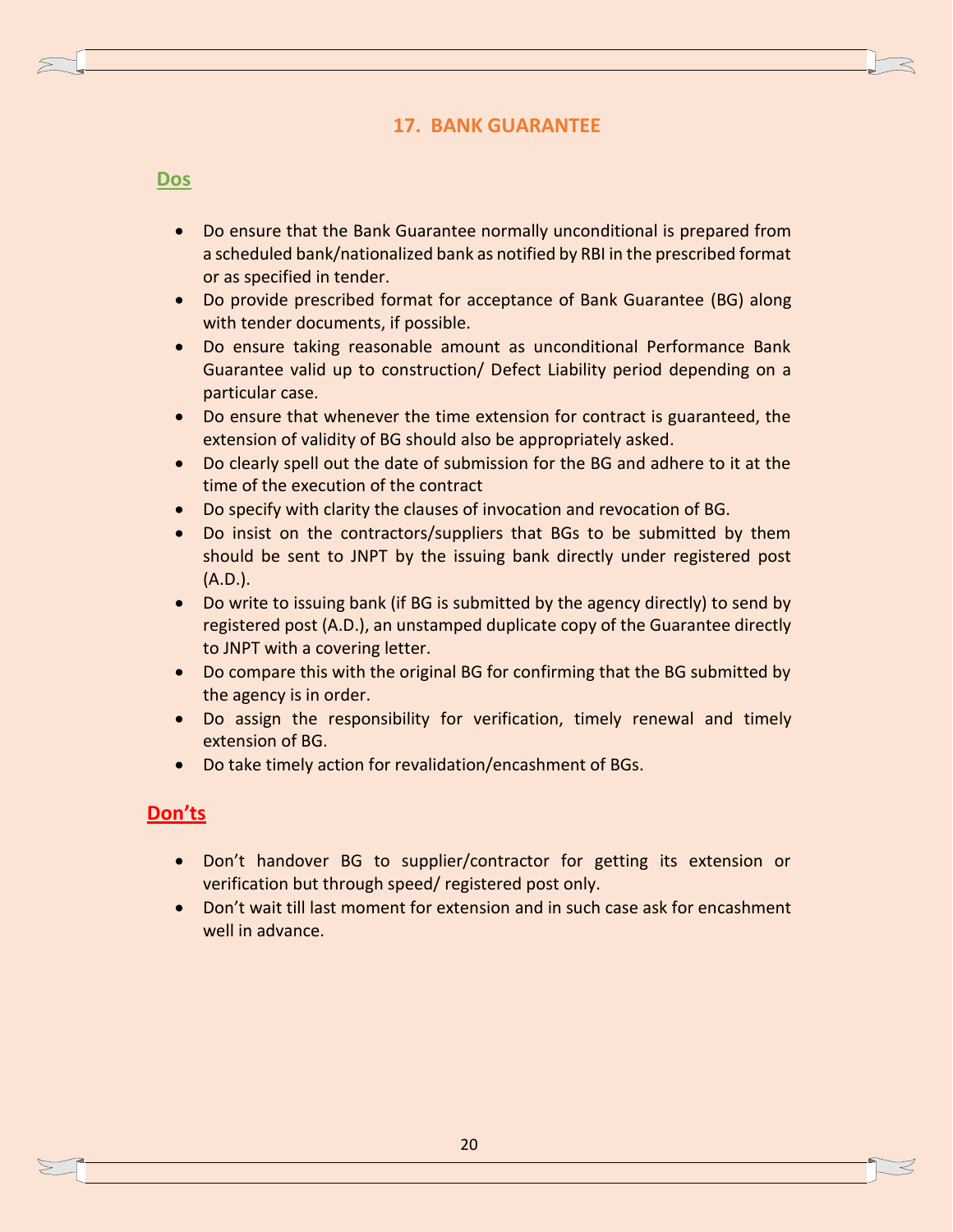### **18. INSURANCE**

## **Dos**

- Do incorporate and implement a comprehensive all risks insurance clause for men, material and construction so as to meet any contingency arising on account of fire/ earthquake, mishap during execution etc.
- Do also take care that safety precautions are taken at site during execution irrespective of insurance.

# **Don'ts**

 Don't make RA payment until insurance as specified in the contract are submitted by the contractor.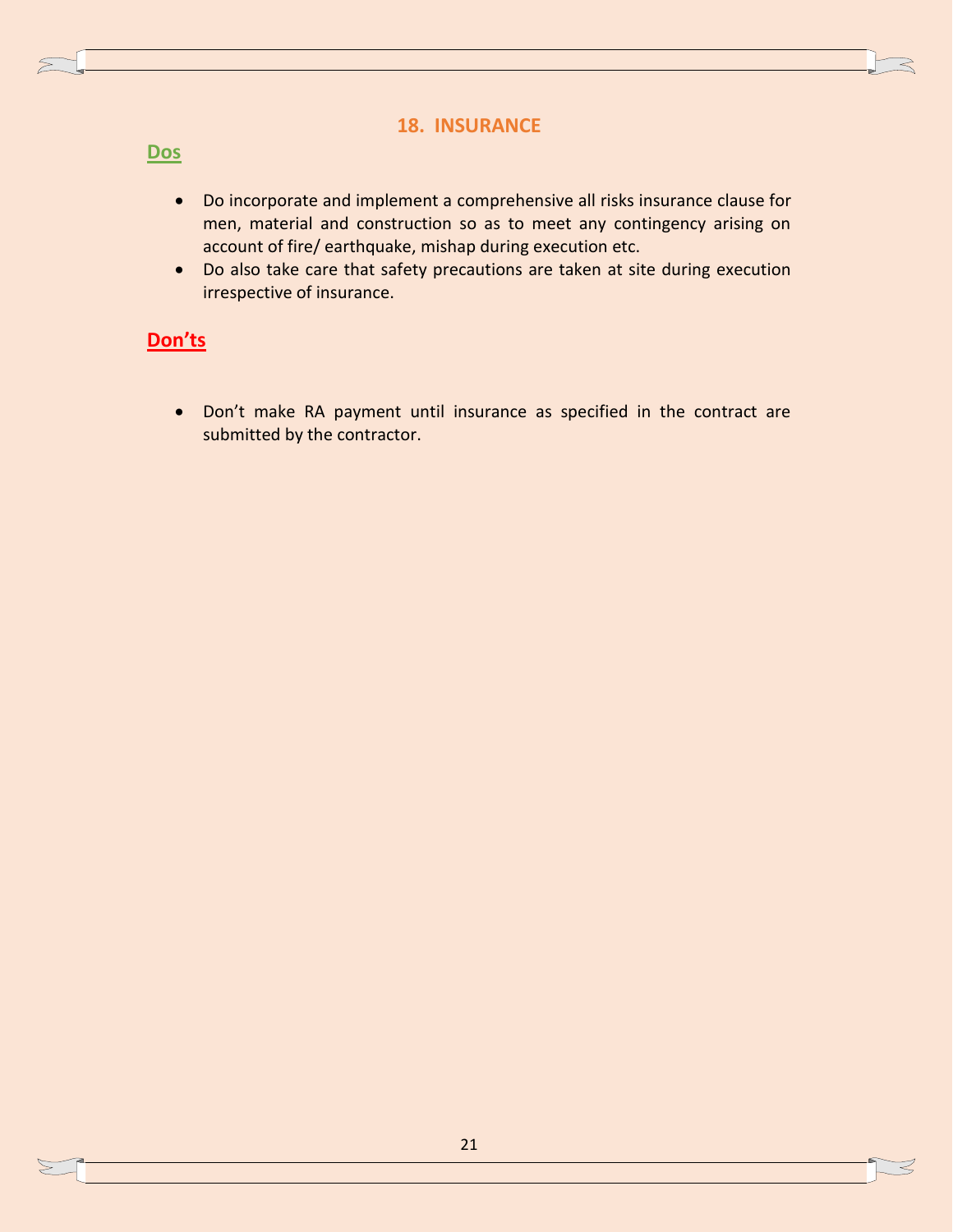## **19. COMPLETION OF CONTRACT**

#### **Dos**

- Do stipulate milestones in the contract for the specific schedule of completion of contract in an unambiguous manner.
- Do monitor progress in accordance with such schedule.
- Do ensure that each and every contract. In case of big projects, should have its specific schedule of completion of intermediate milestone activities which inter-alia should be within the overall completion schedule of various activities in advance, if the work is broken into small contracts.
- Do specify the Liquidity Damages (LD) clause in case of delay in completion of intermediate milestone activities and overall project/contract.
- Do specify intermediate LD refunds in case overall completion target of the contract is achieved.
- Do take care that specialized work is executed through specialized agency.
- Do reconcile materials issued by department at various stages of work.
- Do ensure that materials are tested at proper frequency.
- Do ensure that the proper technical staff is employed by the contractor and work is executed qualitatively and timely.
- Do ensure that the project is not delayed due to contactor's fault such as nondeployment of adequate plant and machinery, technical staff, material, labour, etc.

- Don't forget to take as built drawings on completion of any contract.
- Don't forget to adjust all advances before completion of project and release of final payment.
- Don't forget to record delays on the part of contractor and recover LD as per provision of contract.
- Don't forget to take Bank Guarantees for long term guarantee for specialized items, if specified in contract.
- Don't release retention money before due date.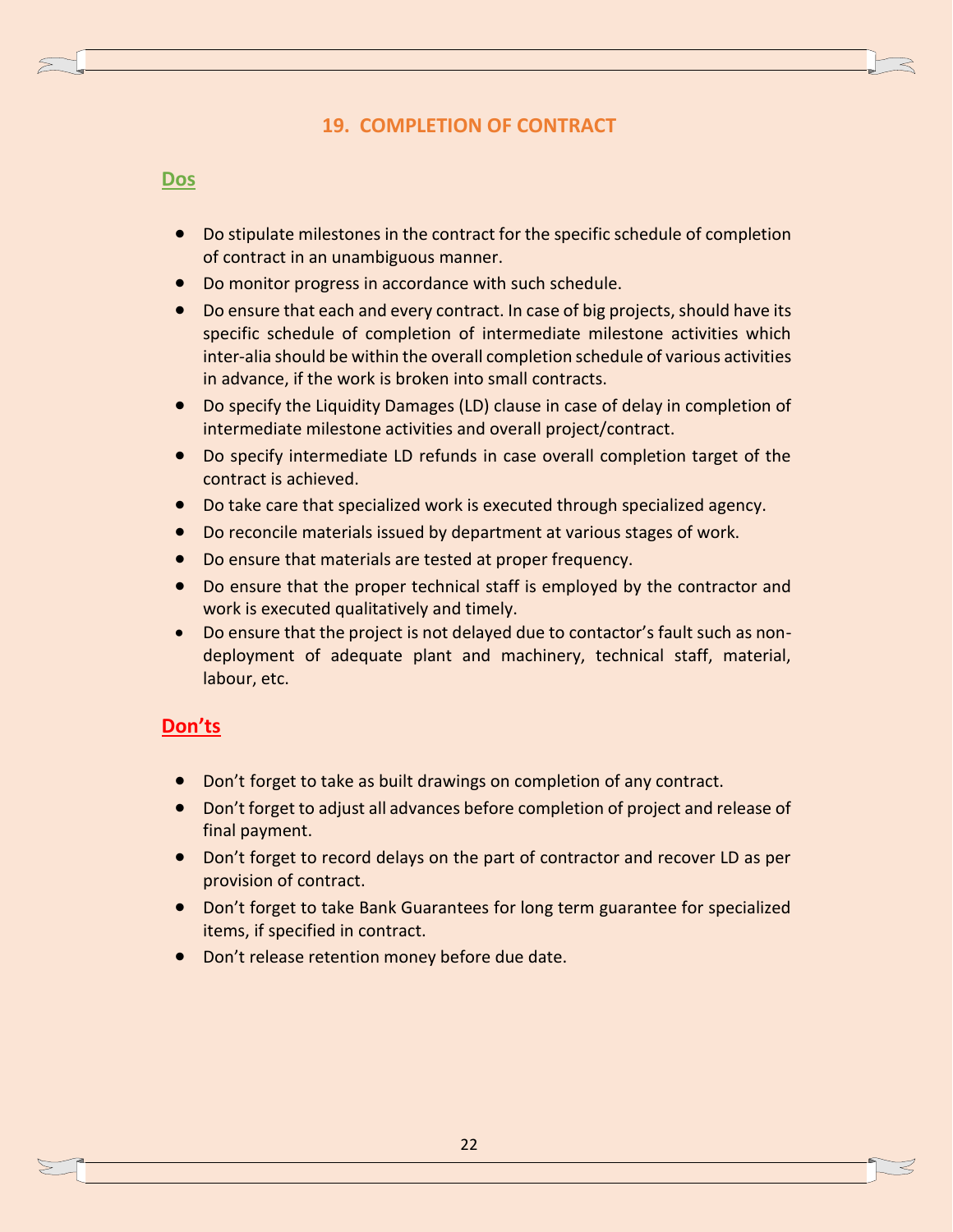## **20. DEFECT LIABILITY PERIOD CLAUSE**

#### **Dos**

- Do incorporate in the bid documents and in the resultant contract detailed "Defect Liability Period" clause embodying all the safeguards.
- Do reckon defect liability period only from the date of taking over of work viz. installation/commissioning in the contract involving installations /commissioning of equipments.
- Do proceed in such a manner that the time gap between supply and commissioning in minimal, in case supply and installations have to be executed through separate contract due to some compelling reasons.
- Do maintain a proper record of hindrance.

- Don't miss to provide this clause in all contracts.
- Don't fail to record date of completion in order to calculate defect liability period.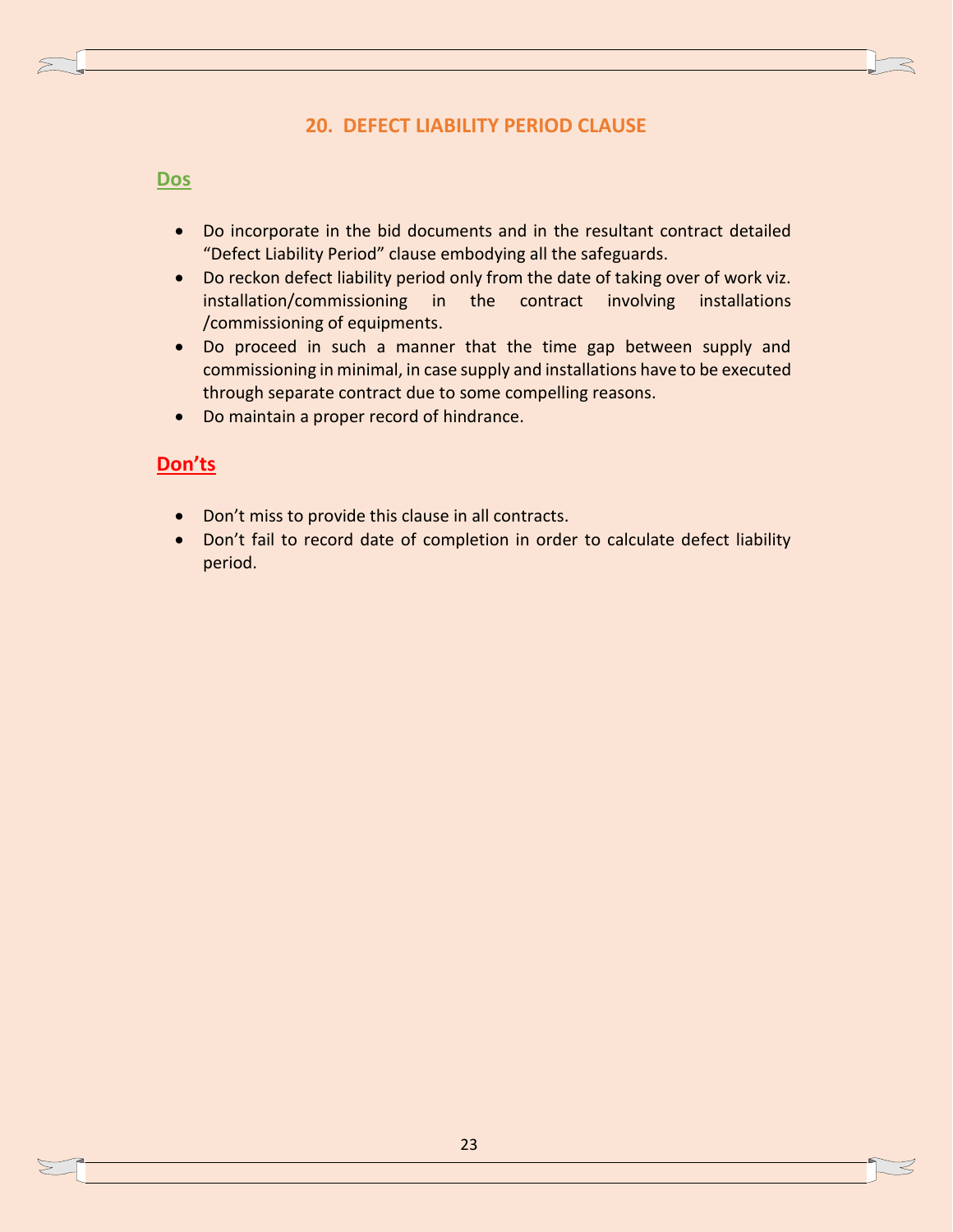# **21. PAYMENT TERMS AND APPLICABILITY OF TAXES AND DUTIES**

## **Dos**

- Do make clear the applicability of various taxes/duties at the outset in the instruction to the bidder's part of the bid document in the case of a composite contract for supply and erection.
- Do define payment terms unequivocally.
- Do make the payment to the contractors based on the actual progress of the work.
- Do record the measurements of the item in the measurement book.
- Do attest the corrections in the MB, if any.
- Do get the test check of measurements by officer of a higher level.
- Do exercise appropriate check and control on the flow of funds while making the payments.
- Do pay the executed quantities beyond the stipulated time after deducting the LD as provided under the contract unless the valid time extension for the contract is given.
- Do reimburse taxes and duties, if applicable, only on the production of relevant documents.

- Don't vary the quantities/amount under the contract. If unavoidable, it shall not be made/paid without approval of competent authority.
- Don't deviate from payment terms provided in the contract.
- Don't make escalation payment, if provided in the contract, on owner issue material like cement and steel.
- Don't ignore any new taxes and recovery on this account, whether provided in the contract or not.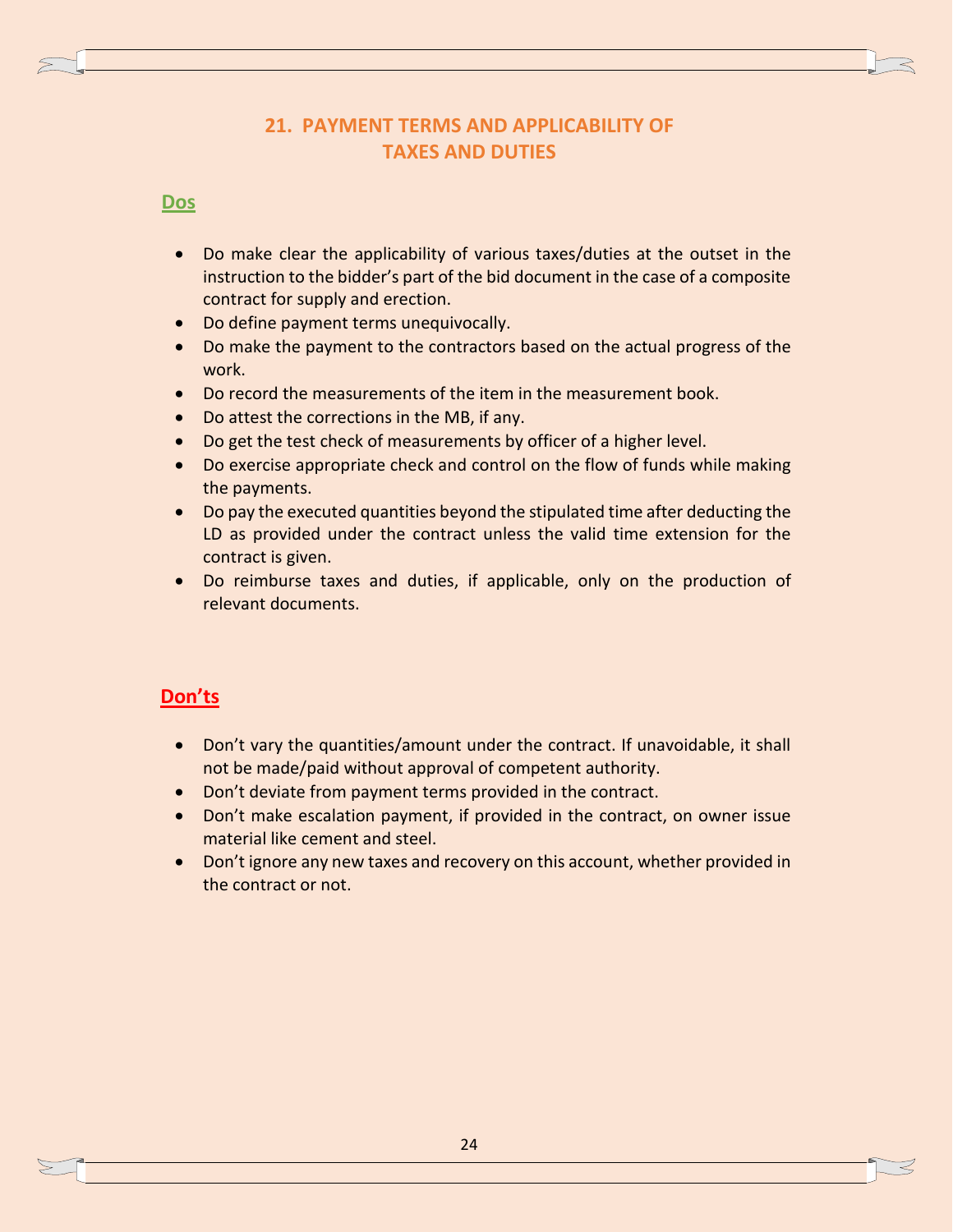# **22. MODIFICATIONS OF CONTRACT CONDITIONS / SEPCIFICATIONS**

## **Dos**

- Do discourage any relaxation in the contract terms/ specifications after conclusions of the contract.
- Do allow modifications/ amendments, only in exceptional cases which are considered absolutely essential but only after taking into account the financial implications.
- Do withhold a sufficient amount against the items received in an unfinished /incomplete condition so as to ensure that no extra payments are made against such items/ services.

- Don't modify any condition of contract as it would vitiate the contract and give chance to other party to go to court for claim of damages.
- Don't make any modification in contract conditions without mutual consent and competent authority's approval.
- Don't change the contract approved on percentage basis to item rate basis or vice-versa.
- Don't change the nature of the contract (viz. item rate/lump sum/percentage basis) as approved by the Competent Authority except specifically allowed by the Competent Authority.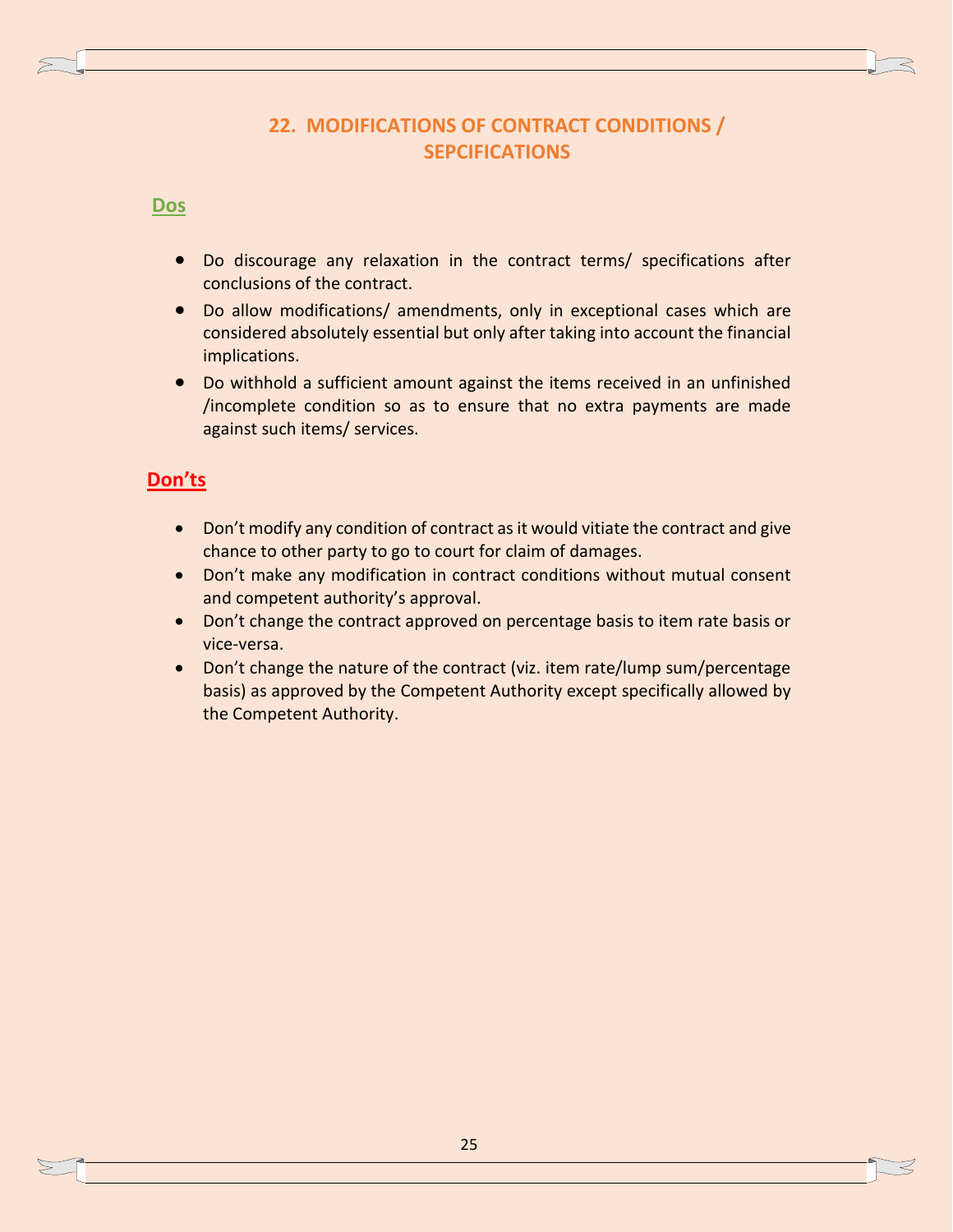## **23. ARBITRATION**

#### **Dos**

- Do ensure that payment to contractor is made promptly after measuring works executed as per contract as it is most critical and key for successful & timely execution of works to avoid litigation and arbitration.
- Do remember that every clause of a contract has its meaning and fulfilment of each contract condition is binding on both the parties to avoid arbitration.
- Do remain vigilant that no opportunity is given to contractor for making any undue claim. Letter indicating so should be promptly replied to avoid any claim from contractor at a later date.
- Do process the case for appointment of the arbitrator, if so provided in the tender documents, well before its stipulated time and follow up constantly with Competent Authority so that the arbitrator is appointed within the time schedule and litigation is settled expeditiously otherwise the contractor may get chance to get arbitrator appointed through court.
- Do remember that once a case is under arbitration, the correspondence with the agency should be done in consultation with JNPT's legal expert.
- Do always keep in mind that a contractor always read in between the lines of the contract clause, hence one should be careful in dealing with the contract and the contractor.
- Do ensure listing of priority issues in the contract document.
- Do ensure that the important points are mentioned in the highest priority documents to avoid litigation.
- Do remember that existence of a dispute is a precondition for exercise of power by the arbitrator. The usual features of arbitration are the existence of a dispute between the parties and their agreement to refer it to the decision of a third person with the intention that he/she shall act judiciously.
- Do remember to consider all claims /receivable etc. beforehand so that claim/counterclaim is comprehensive.
- Do remember that the policy of the Arbitration & Conciliation Act, 1996 is to minimize the intervention of the court.
- Do remember when some claim referred to the Arbitrator is omitted from consideration in the Arbitral Award, a party can make a request to the Arbitrator or the Arbitrator Tribunal to make an additional award with respect to such claim with a notice to the other party but within thirty days of the receipt of the award.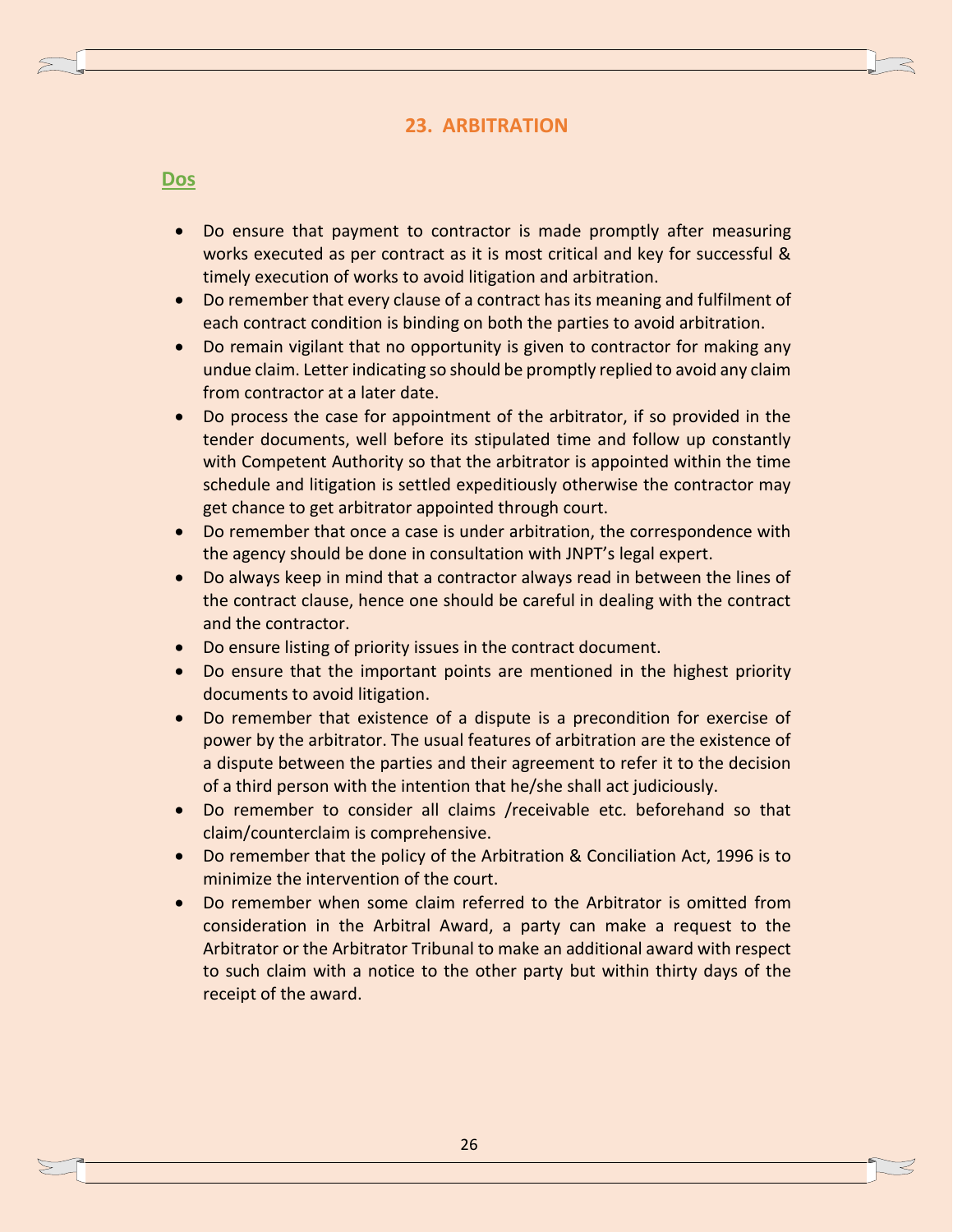- Don't delay the rightful payment of executed works as per the contract to the agency to avoid unnecessary arbitration/court cases.
- Don't delay appointment of the arbitrator as per the contract. When one party raised a dispute and denied by the other, then the objections raised would be exclusively within the jurisdiction of the Arbitral Tribunal.
- Do not loose time to appoint arbitrator when it is asked by the aggrieved party.
- Don't forget to identify the type of dispute. The matter in dispute must be of civil nature for referring to the arbitration, though if a single act involves civil as well as criminal consequences and the injured party has either remedy at his disposal, he may agree to refer the matter to arbitration even if it has the effect of wiping out the crime.
- Don't forget to give reminders for appointment of arbitrator as per provision of law of contract.
- Don't forget to take action on the arbitration award under 1996 Arbitration Act unless disputable.